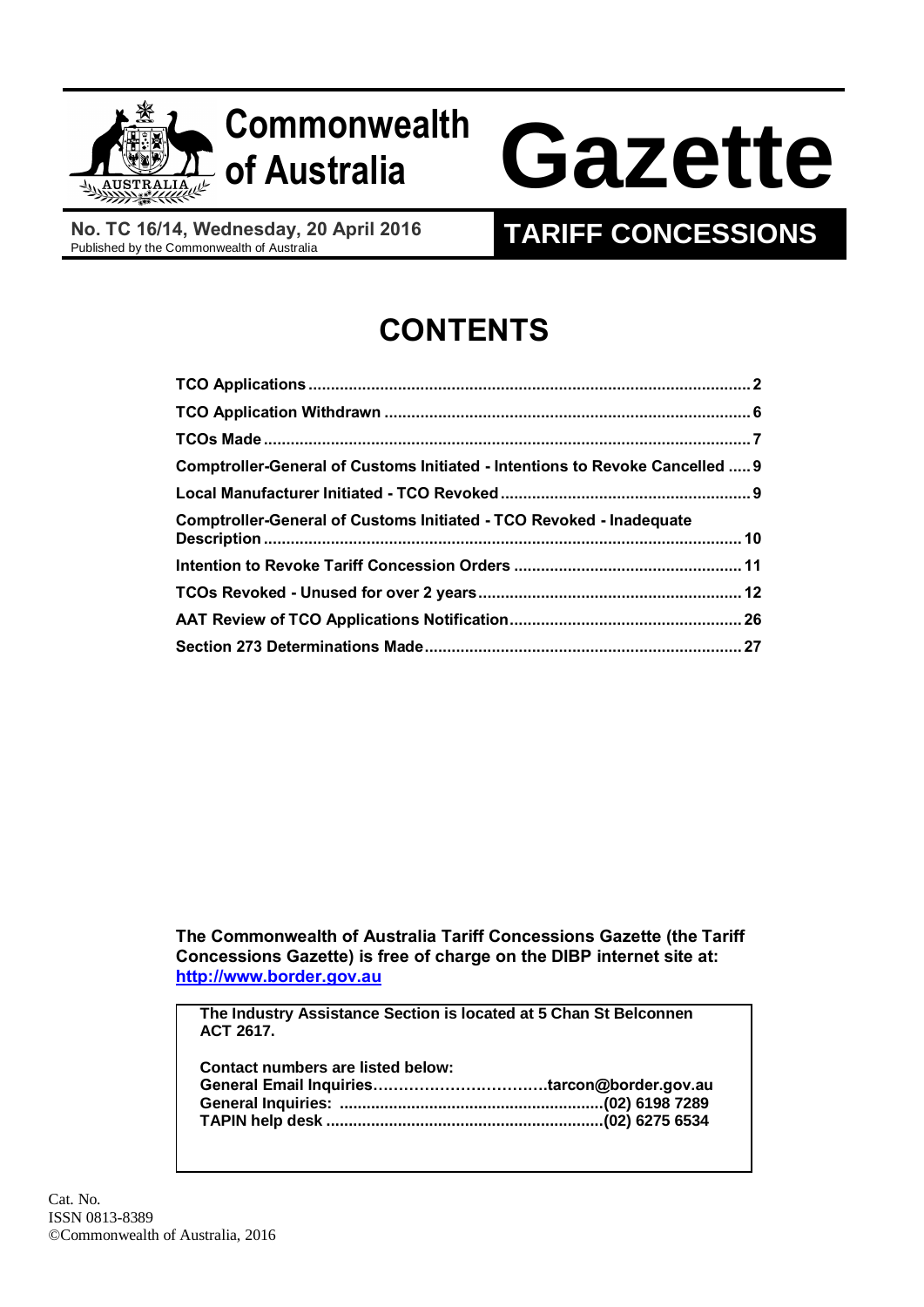#### <span id="page-1-0"></span>**CUSTOMS ACT 1901 - NOTICE PURSUANT TO SECTION 269K(1) - APPLICATIONS MADE FOR TARIFF CONCESSION ORDERS**

Applications have been lodged for Tariff Concession Orders for the goods described in the following TABLE.

Australian manufacturers who wish to contest the granting of a Tariff Concession Order for the goods described are invited to lodge a submission in writing in an approved form. Submissions must be lodged within 50 days of the date of publication of this Notice.

The operative date (Op.) and TC reference number follow the description of goods.

To assist local manufacturers, the use(s) to which the goods can be put follow the description of goods.

Objections to the making of TCO submission forms are available at

#### <http://www.border.gov.au/Forms/Documents/b444.pdf>

For guidance on the required description style, phone 02 6198 7289.

|            | Description of Goods including the<br>Customs Tariff Classification                                                                  |                | Schedule 4 Item Number<br>General Duty Rate |  |
|------------|--------------------------------------------------------------------------------------------------------------------------------------|----------------|---------------------------------------------|--|
| 3808.92.00 | FUNGICIDES, water dispersible granules, mancozeb AND disodium<br>zinc ethylenediamine tetraacetic acid mixture based<br>Op. 22.03.16 | $-$ TC 1611195 | 50                                          |  |
|            | Stated Use:<br>For the control of certain fungus diseases of field<br>crops, vegetables, fruit, tobacco, turf and ornamentals        |                |                                             |  |
|            | Applicant: UPL AUSTRALIA LIMITED                                                                                                     |                | 5%                                          |  |
| 3808.92.00 | FUNGICIDES, having a basis of oxathiapiprolin<br>Op. 30.03.16                                                                        | $-$ TC 1611822 | 50                                          |  |
|            | Stated Use:<br>For the control of certain downy mildew in oilseed poppies and<br>vegetable crops                                     |                |                                             |  |
|            | Applicant: DU PONT (AUSTRALIA) LTD                                                                                                   |                | 5%                                          |  |
| 3808.92.00 | FUNGICIDES, having a basis of proquinazid<br>Op. 30.03.16                                                                            | $-$ TC 1611823 | 50                                          |  |
|            | Stated Use:<br>For the control of powdery mildew in field grown capsicums,<br>cucurbits, grapes and tomatoes                         |                |                                             |  |
|            | Applicant: DU PONT (AUSTRALIA) LTD                                                                                                   |                | 5%                                          |  |
| 3808.92.00 | FUNGICIDES, having a basis penthiopyrad<br>Op. 30.03.16                                                                              | $-$ TC 1611824 | 50                                          |  |
|            | Stated Use:<br>For the control of certain fungal species in fruit, nut and<br>vegetable crops                                        |                |                                             |  |
|            | Applicant: DU PONT (AUSTRALIA) LTD                                                                                                   |                | 5%                                          |  |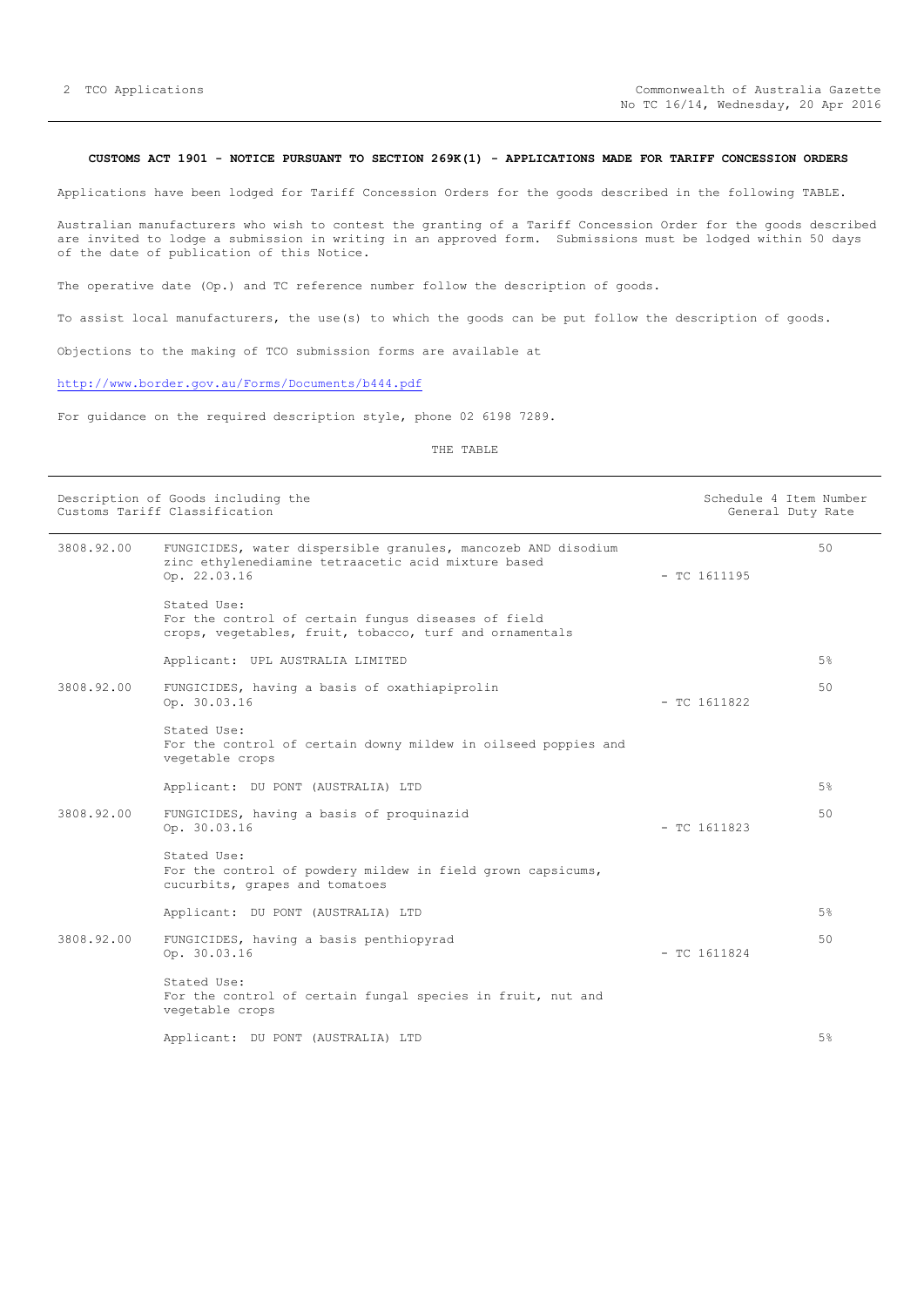|            | Description of Goods including the<br>Customs Tariff Classification                                                                                                                                                                                                                                                                                                                                                                                                                                               | Schedule 4 Item Number | General Duty Rate |
|------------|-------------------------------------------------------------------------------------------------------------------------------------------------------------------------------------------------------------------------------------------------------------------------------------------------------------------------------------------------------------------------------------------------------------------------------------------------------------------------------------------------------------------|------------------------|-------------------|
| 8419.81.90 | FOOD PROCESSING AND DISPENSING MACHINES, programmable logic<br>controlled, including BOTH of the following:<br>(a) bain-marie heating AND cooling;<br>(b) mixer AND/OR stirrer<br>Op. 18.03.16                                                                                                                                                                                                                                                                                                                    | $-$ TC 1610880         | 50                |
|            | Stated Use:<br>Cooking and dispensing foodstuffs which include pastry fillings,<br>sauces, ice-cream in commercial kitchens                                                                                                                                                                                                                                                                                                                                                                                       |                        |                   |
|            | Applicant: CREATIVE INGREDIENTS PTY LTD                                                                                                                                                                                                                                                                                                                                                                                                                                                                           |                        | 5%                |
| 8419.90.00 | PARTS, RECUPERATOR, WALKING BEAM FURNACE, being ANY of the<br>following:<br>(a) recuperator duct bundles;<br>(b) recuperator duct bundle joints;<br>(c) cover plates<br>Op. 29.03.16                                                                                                                                                                                                                                                                                                                              | $-$ TC 1611612         | 50                |
|            | Stated Use:<br>To recover heat from hot gas streams and reuse this high energy<br>as part of furnace procedures in industries such as steel<br>manufacturing, glass manufacturing and aluminium scrap melting<br>operations                                                                                                                                                                                                                                                                                       |                        |                   |
|            | Applicant: BLUESCOPE STEEL (AIS) PTY LTD                                                                                                                                                                                                                                                                                                                                                                                                                                                                          |                        | 5%                |
| 8421.39.00 | SCRUBBER TOWERS, GAS PURIFYING, including ALL of the following:<br>$(a)$ pump;<br>(b) cooler;<br>(c) flow meter;<br>(d) pH meter;<br>(e) doser;<br>(f) tower frame,<br>with OR without ANY of the following:<br>(i) distributor plates;<br>(ii) stainless steel AND/OR polypropylene packing;<br>(iii) liquid level gauge;<br>(iv) ladders;<br>(v) handrails;<br>$(vi)$ grids;<br>(vii) platforms;<br>(viii) gaskets;<br>(ix) cable tray;<br>(x) ladder steps;<br>(xi) transport holding supports<br>Op. 29.03.16 | $-$ TC 1611808         | 50                |
|            | Stated Use:<br>For capturing and purifying waste CO2 gas streams                                                                                                                                                                                                                                                                                                                                                                                                                                                  |                        |                   |
|            | Applicant: AIR LIQUIDE AUSTRALIA LIMITED                                                                                                                                                                                                                                                                                                                                                                                                                                                                          |                        | 5%                |
| 8428.90.00 | OVERHEAD TRANSPORT HANDLING SYSTEM, including ALL of the<br>following:<br>(a) overhead transport drive AND/OR guide rails;<br>(b) rail holding brackets;<br>(c) separating wedge;<br>(d) grippers;<br>(e) air pressure valves;<br>$(f)$ motor;                                                                                                                                                                                                                                                                    |                        | 50                |
|            | (g) protective metal cover<br>Op. 01.04.16                                                                                                                                                                                                                                                                                                                                                                                                                                                                        | $-$ TC 1612310         |                   |
|            | Stated Use:<br>For transporting goods such as machine frames and filtering<br>equipment for cleaning purposes                                                                                                                                                                                                                                                                                                                                                                                                     |                        |                   |
|            | Applicant: CSL BEHRING (AUSTRALIA) PTY LTD                                                                                                                                                                                                                                                                                                                                                                                                                                                                        |                        | 5%                |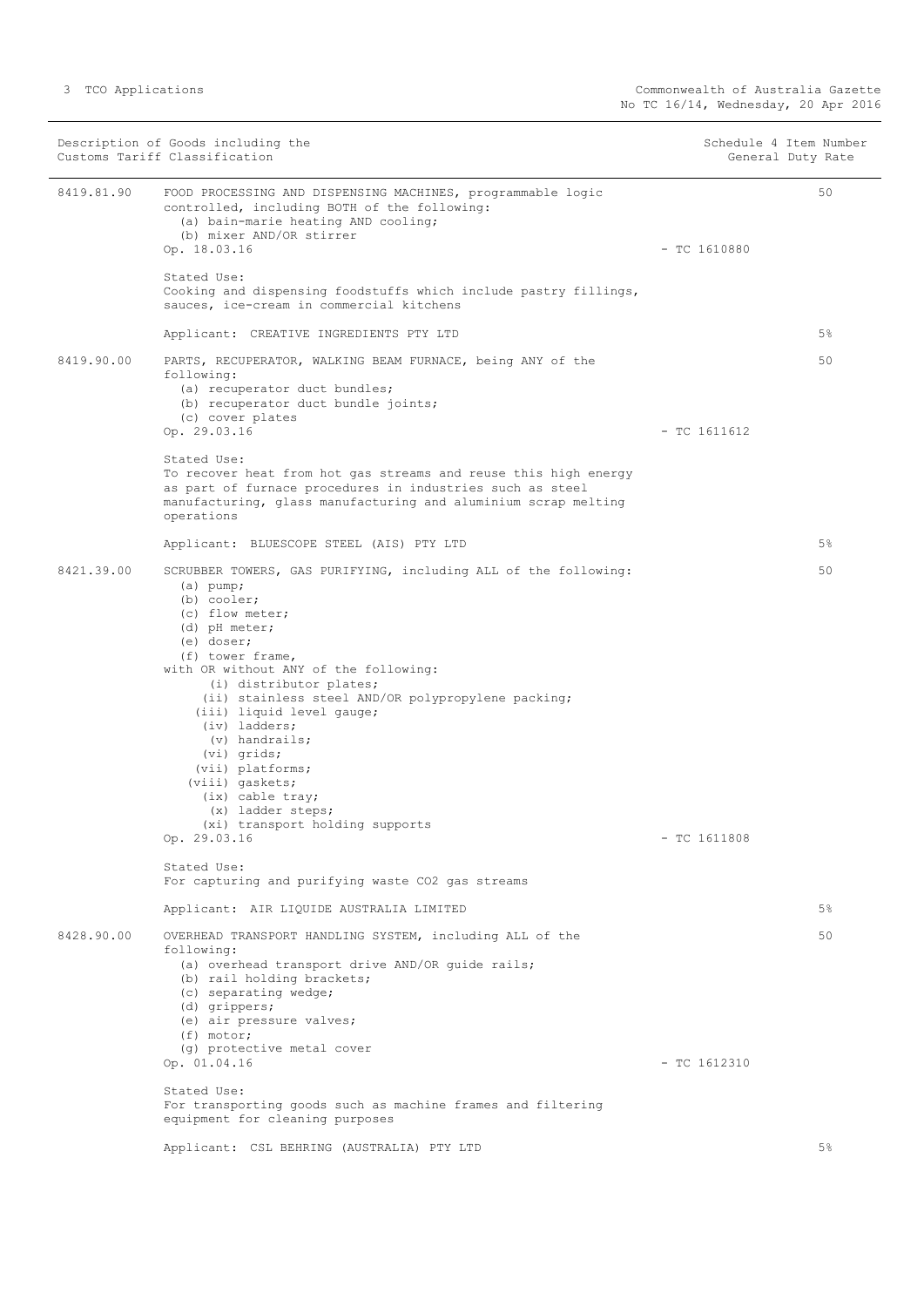| Description of Goods including the<br>Customs Tariff Classification |                                                                                                                                                                                                                                                                                   | Schedule 4 Item Number<br>General Duty Rate |       |
|---------------------------------------------------------------------|-----------------------------------------------------------------------------------------------------------------------------------------------------------------------------------------------------------------------------------------------------------------------------------|---------------------------------------------|-------|
| 8431.39.00                                                          | PARTS, CONVEYOR SYSTEM CONSISTING OF CARRYING AND COVER SANDWICH<br>BELTS AND COVER BELT PRESSING MECHANISMS, being ANY of the<br>following:<br>(a) head end;<br>(b) tail end;<br>(c) tower sections<br>Op. 23.03.16                                                              | $-$ TC 1611486                              | 50    |
|                                                                     | Stated Use:<br>As parts for vertical and/or angular conveyors used in<br>tunnelling operations                                                                                                                                                                                    |                                             |       |
|                                                                     | Applicant: JOY GLOBAL AUSTRALIA PTY LTD                                                                                                                                                                                                                                           |                                             | 5%    |
| 8438.20.00                                                          | PASTILLE LINE, programmable logic controlled, including ALL<br>of the following:<br>(a) conveyor;<br>(b) oil sprayer;<br>(c) depositor;<br>(d) ejection module;<br>(e) cooling tunnel;<br>(f) drive module;<br>(g) silicon mould drive belt;<br>(h) control panel<br>Op. 24.03.16 | $-$ TC 1611569                              | 50    |
|                                                                     | Stated Use:<br>Manufacture of gelatine based pastilles                                                                                                                                                                                                                            |                                             |       |
|                                                                     | Applicant: PHARM-A-CARE LABORATORIES PTY LTD                                                                                                                                                                                                                                      |                                             | 5%    |
| 8479.89.90                                                          | REEL DRIVE SYSTEM, VESSEL MOUNTABLE, including BOTH of the<br>following:<br>(a) hydraulically driven horizontal drive unit;<br>(b) hydraulic power unit<br>Op. 15.03.16                                                                                                           | $-$ TC 1610532                              | 50    |
|                                                                     | Stated Use:<br>Deployment and retrieval of flying leads from the deck of a<br>vessel to the over boarding chute and back to the vessel                                                                                                                                            |                                             |       |
|                                                                     | Applicant: WOODSIDE ENERGY LTD                                                                                                                                                                                                                                                    |                                             | 5%    |
| 8479.89.90                                                          | MARINE RISER JOINTS, including ALL of the following:<br>(a) riser pipes;<br>(b) coupling boxes AND pins;<br>(c) choke AND kill lines;<br>(d) auxiliary lines;<br>(e) line support brackets                                                                                        |                                             | 50    |
|                                                                     | Op. 22.03.16<br>Stated Use:                                                                                                                                                                                                                                                       | $-$ TC 1611192                              |       |
|                                                                     | As a conduit between a drilling vessel and subsea wellhead                                                                                                                                                                                                                        |                                             |       |
|                                                                     | Applicant: DIAMOND OFFSHORE GENERAL COMPANY                                                                                                                                                                                                                                       |                                             | $5\%$ |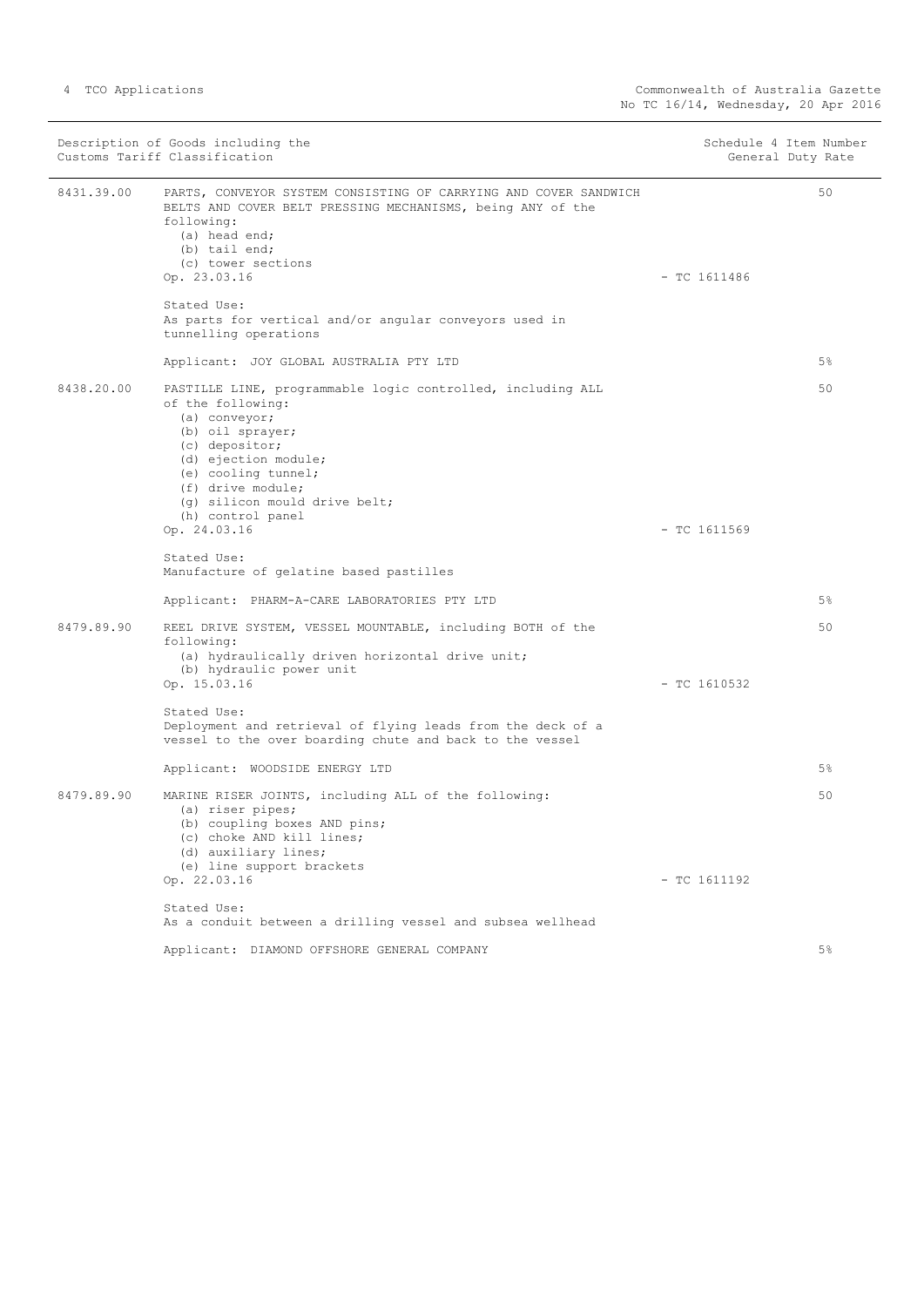|            | Description of Goods including the<br>Customs Tariff Classification                                                                                                                                                                                                                                                    |                | Schedule 4 Item Number<br>General Duty Rate |
|------------|------------------------------------------------------------------------------------------------------------------------------------------------------------------------------------------------------------------------------------------------------------------------------------------------------------------------|----------------|---------------------------------------------|
| 8479.89.90 | MACHINE FRAME AND/OR FILTERING EQUIPMENT WASHING SYSTEM,<br>including ALL of the following:<br>(a) fixed AND rotating water spraying nozzles;<br>$(b)$ pumps;<br>(c) washing chambers<br>Op. 01.04.16                                                                                                                  | $-$ TC 1612300 | 50                                          |
|            | Stated Use:<br>For washing machine frames and filtering equipment with<br>pressurised water                                                                                                                                                                                                                            |                |                                             |
|            | Applicant: CSL BEHRING (AUSTRALIA) PTY LTD                                                                                                                                                                                                                                                                             |                | 5%                                          |
| 8481.90.90 | PARTS, VALVE, being acrylic valve blocks, having ALL of the<br>following:<br>(a) heat tempered;<br>(b) threaded ends;<br>(b) length NOT greater than 250 mm<br>Op. 21.03.16                                                                                                                                            | $-$ TC 1610997 | 50                                          |
|            | Stated Use:<br>Valve housing for an ioniser used in swimming pool water<br>sanitation                                                                                                                                                                                                                                  |                |                                             |
|            | Applicant: ISAAC TECHNOLOGY PTY LTD                                                                                                                                                                                                                                                                                    |                | 5%                                          |
| 8504.40.90 | KITS, DOCKING CRADLE, MOBILE COMPUTER, consisting of ALL of the<br>following:<br>(a) cradle, having NOT less than 4 docking terminals;<br>(b) data connector;<br>(c) mobile computer power supply interconnecting cable AND                                                                                            |                | 50                                          |
|            | adapter<br>Op. 31.03.16                                                                                                                                                                                                                                                                                                | $-$ TC 1611913 |                                             |
|            | Stated Use:<br>To charge and provide a data interface for handheld mobile<br>computers                                                                                                                                                                                                                                 |                |                                             |
|            | Applicant: INGRAM MICRO PTY LTD                                                                                                                                                                                                                                                                                        |                | 5%                                          |
| 8504.40.90 | CHARGERS AND/OR ADAPTERS, MOBILE COMPUTER, having BOTH of the<br>following:<br>(a) cigarette lighter plug;<br>(b) input voltage NOT less than 10 V and NOT greater than 26 V<br>Op. 31.03.16                                                                                                                           | $-$ TC 1611914 | 50                                          |
|            | Stated Use:<br>For plugging into vehicle cigarette lighters to provide handheld<br>mobile computers operating and charging power                                                                                                                                                                                       |                |                                             |
|            | Applicant: INGRAM MICRO PTY LTD                                                                                                                                                                                                                                                                                        |                | $5\%$                                       |
| 8536.50.99 | MOTOR MECHANISM MODULES, CIRCUIT BREAKER, impulse OR maintained<br>control signal type, having ALL of the following;<br>(a) rated current NOT less than 50 A and NOT greater than<br>650 A.<br>(b) operating frequency NOT greater than 5 per minute;<br>(c) opening response time NOT greater than 650 ms and closing |                | 50                                          |
|            | response time NOT greater than 90 ms;<br>(d) opening OR closing power consumption NOT greater than<br>550 VA<br>Op. 23.03.16                                                                                                                                                                                           | $-$ TC 1611501 |                                             |
|            | Stated Use:<br>Remote switching of electrical circuits                                                                                                                                                                                                                                                                 |                |                                             |
|            | Applicant: SCHNEIDER ELECTRIC (AUSTRALIA) PTY LTD                                                                                                                                                                                                                                                                      |                | 5%                                          |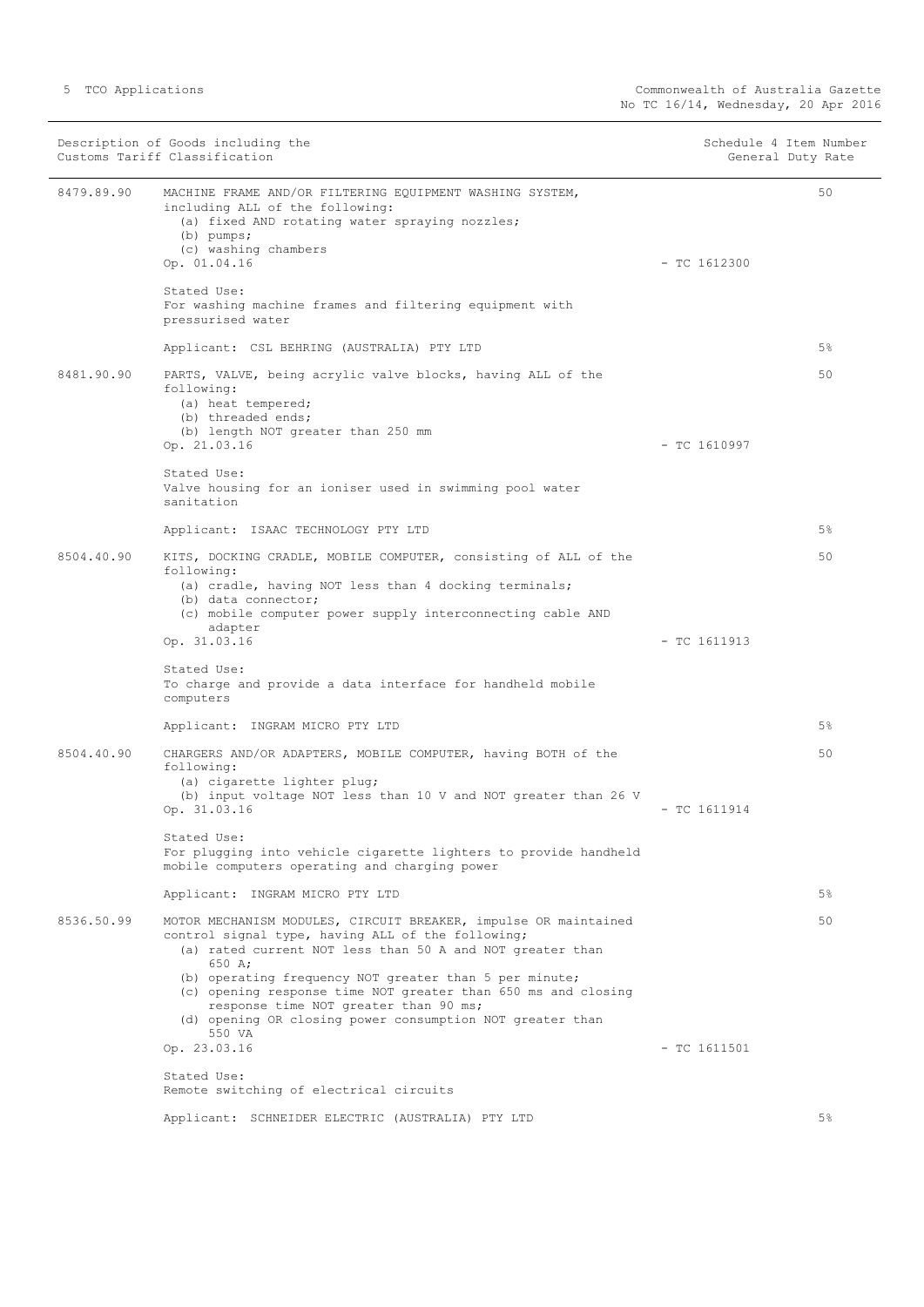6 TCO Applications and TCO Application Withdrawn

|            | Description of Goods including the<br>Customs Tariff Classification                                                                                                                                                                                            |                | Schedule 4 Item Number<br>General Duty Rate |
|------------|----------------------------------------------------------------------------------------------------------------------------------------------------------------------------------------------------------------------------------------------------------------|----------------|---------------------------------------------|
| 8537.10.90 | DIMMERS, LIGHTING, having ALL of the following:<br>(a) load rating NOT less than 1 A per channel;<br>(b) supply frequency NOT greater than 63 Hz;<br>(c) supply voltage NOT greater than 250 V;<br>(d) rail mounted                                            |                | 50                                          |
|            | Op. 23.03.16                                                                                                                                                                                                                                                   | $-$ TC 1611489 |                                             |
|            | Stated Use:<br>Light dimming control                                                                                                                                                                                                                           |                |                                             |
|            | Applicant: SCHNEIDER ELECTRIC (AUSTRALIA) PTY LTD                                                                                                                                                                                                              |                | 5%                                          |
| 9028.30.00 | METERS, POWER, AC OR DC, having BOTH of the following:<br>(a) supply voltage NOT greater than 550 V;<br>(b) network frequency GREATER than 40 Hz                                                                                                               |                | 50                                          |
|            | Op. 23.03.16                                                                                                                                                                                                                                                   | $-$ TC 1611490 |                                             |
|            | Stated Use:<br>Measurement of electric energy                                                                                                                                                                                                                  |                |                                             |
|            | Applicant: SCHNEIDER ELECTRIC (AUSTRALIA) PTY LTD                                                                                                                                                                                                              |                | 5%                                          |
| 9028.30.00 | ENERGY METERS, DIN rail OR screw OR clip mounted, with OR<br>without coloured indicator, having ALL of the following:<br>(a) rated voltage NOT greater than 500 V;<br>(b) rated current NOT greater than 2 500 A;<br>(c) network frequency NOT exceeding 70 Hz |                | 50                                          |
|            | Op. 23.03.16                                                                                                                                                                                                                                                   | $-$ TC 1611500 |                                             |
|            | Stated Use:<br>Measurement of electric energy                                                                                                                                                                                                                  |                |                                             |
|            | Applicant: SCHNEIDER ELECTRIC (AUSTRALIA) PTY LTD                                                                                                                                                                                                              |                | 5%                                          |

#### <span id="page-5-0"></span>**CUSTOMS ACT 1901 - NOTICE PURSUANT TO SECTION 269G(3) - WITHDRAWAL OF A TARIFF CONCESSION ORDER APPLICATION**

The Tariff Concession Order application set out in the following TABLE has been withdrawn by the applicant. The number and date shown in the second column refers to the Gazette in which the application was notified.

|            | Description of Goods including the<br>Customs Tariff Classification                                                                                                                                                    |                | of Gazette           | No. and Date Date of<br>Withdrawal |
|------------|------------------------------------------------------------------------------------------------------------------------------------------------------------------------------------------------------------------------|----------------|----------------------|------------------------------------|
| 8428.90.00 | PALLETISERS, CARDBOARD SHAPE, programmable logic controlled,<br>having ALL of the following:<br>(a) conveyors;<br>(b) turntables;<br>(c) inverters;<br>(d) sheet installers;<br>(e) palletisation unit<br>Op. 08.02.16 | $-$ TC 1605729 | TC 16/08<br>02.03.16 | 18.04.16                           |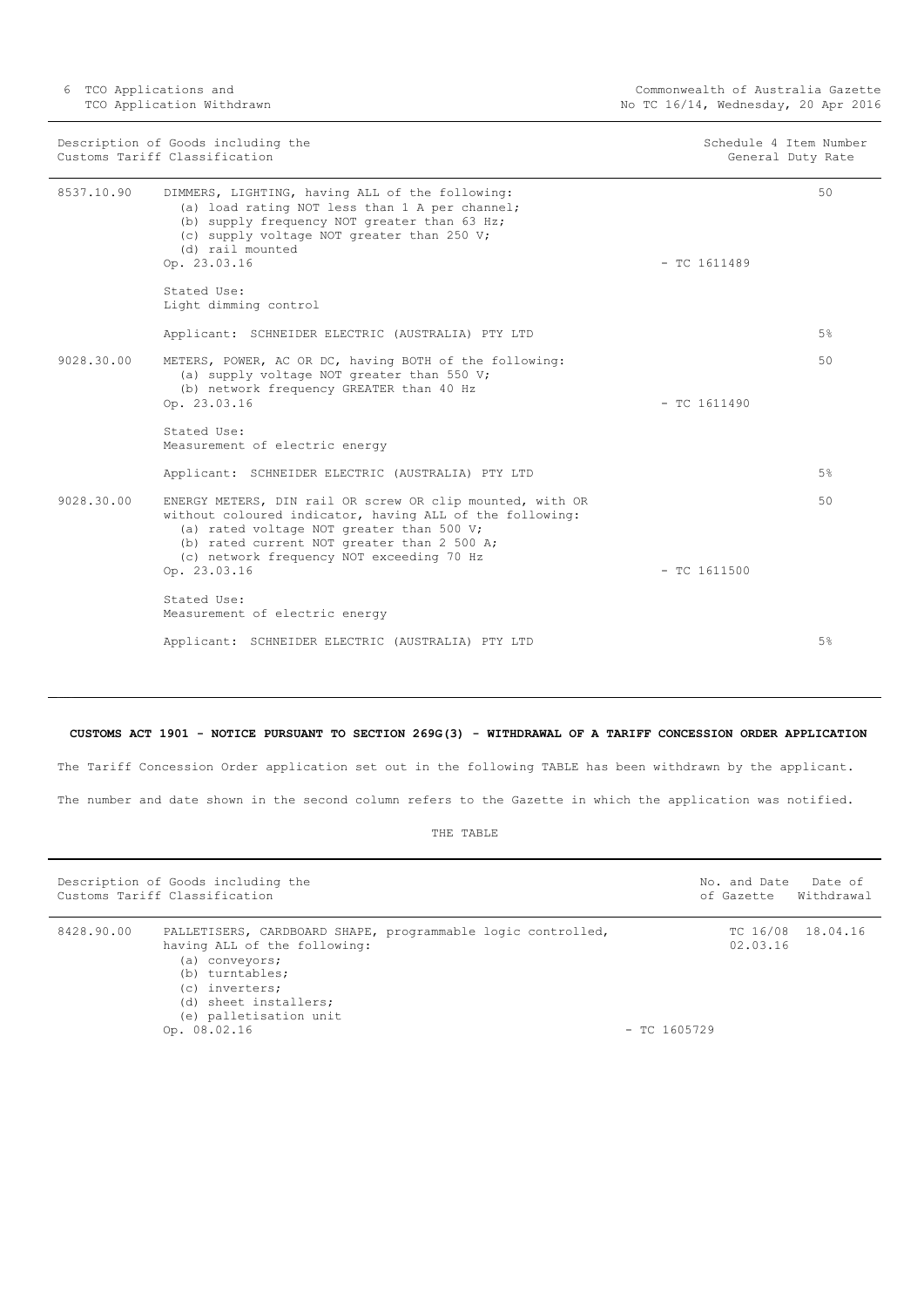#### **CUSTOMS ACT 1901 - NOTICE PURSUANT TO SECTION 269R(1) - TARIFF CONCESSION ORDERS MADE**

<span id="page-6-0"></span>Tariff Concession Orders have been made for the goods described in the following TABLE.

The operative date (Op.) and TC reference No. follow the description of goods.

Local manufacturers of substitutable goods may request the revocation of TCOs at any time.

#### THE TABLE

Description of Goods including the Schedule 4 Item Number Schedule 4 Item Number Customs Tariff Classification

| 3923.50.00 | LIDS AND/OR COVERS, CONTAINER, OVEN AND MICROWAVE COOKWARE,<br>liquid crystal polymer (LCP)                                                                                                                                                                                                                                                                  |                    |                | 50 |
|------------|--------------------------------------------------------------------------------------------------------------------------------------------------------------------------------------------------------------------------------------------------------------------------------------------------------------------------------------------------------------|--------------------|----------------|----|
|            | Op. 28.01.16                                                                                                                                                                                                                                                                                                                                                 | Dec. date 18.04.16 | $-$ TC 1603725 |    |
| 3924.10.00 | CONTAINERS, OVEN AND MICROWAVE COOKWARE, liquid crystal<br>polymer (LCP), with OR without ANY of the following:<br>(a) lids:<br>(b) steam vents;<br>(c) handles                                                                                                                                                                                              |                    |                | 50 |
|            | Op. 27.01.16                                                                                                                                                                                                                                                                                                                                                 | Dec. date 18.04.16 | $-$ TC 1603597 |    |
| 4818.90.00 | TABLE NAPKIN STOCK, in rolls, having a width NOT exceeding 360 mm<br>Op. 11.02.16                                                                                                                                                                                                                                                                            | Dec. date 18.04.16 | $-$ TC 1606784 | 50 |
| 6902.20.00 | BRICKS, REFRACTORY including ALL of the following:<br>(a) silicon dioxide content NOT less than 35% and NOT greater<br>than $75$ %;<br>(b) aluminium oxide content NOT less than 20% and NOT greater<br>than $25$ %;<br>(c) iron oxide content less than 3%;<br>(d) sodium oxide AND potassium oxide content less than 5%<br>Op. 22.01.16                    | Dec. date 18.04.16 | $-$ TC 1603301 | 50 |
| 6902.20.00 | NOZZLE RINGS AND/OR SLEEVES, REFRACTORY, including ALL of the<br>following:<br>(a) silicon dioxide content NOT less than 65% and NOT<br>greater than 75%;<br>(b) aluminium oxide content NOT less than 20% and NOT<br>greater than 25%;<br>(c) iron oxide content less than 3%;<br>(d) sodium oxide AND potassium oxide content less than 5%<br>Op. 22.01.16 | Dec. date 18.04.16 | $-$ TC 1603302 | 50 |
| 7325.91.00 | GRINDING BALLS, cast steel, having a diameter NOT less than<br>400 mm<br>Op. 22.01.16                                                                                                                                                                                                                                                                        | Dec. date 18.04.16 | $-$ TC 1603263 | 50 |
| 7326.90.90 | CLIPS, FASTENING AND GROUNDING, SOLAR PANEL, screwless<br>Op. 04.02.16                                                                                                                                                                                                                                                                                       | Dec. date 18.04.16 | $-$ TC 1605379 | 50 |
| 8421.29.00 | OIL AND WATER SEPARATORS, OIL AND GAS WELL WASTE WATER,<br>including BOTH of the following:<br>(a) oil coalescing plates;<br>(b) oil skimmers<br>Op. 20.01.16                                                                                                                                                                                                | Dec. date 18.04.16 | - TC 1603090   | 50 |
| 8422.90.00 | PARTS, PACKAGING SYSTEM, being ANY of the following:<br>(a) carton magazine AND plate;<br>(b) carton insert placing AND forming robotic tool;<br>(c) cardboard insert holding plate;<br>(d) carton insert centring unit<br>Op. 20.01.16                                                                                                                      | Dec. date 18.04.16 | $-$ TC 1602995 | 50 |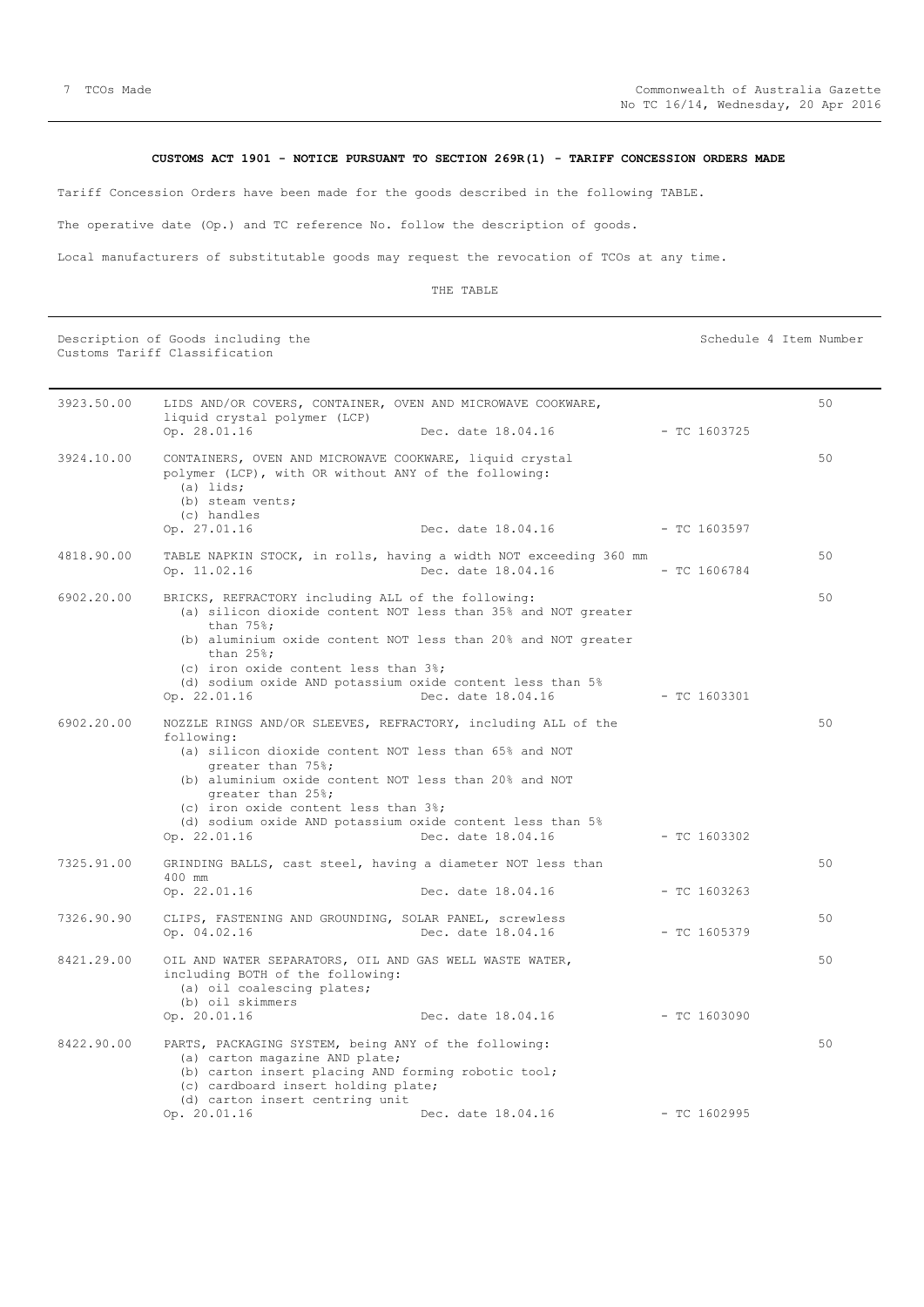Description of Goods including the Schedule 4 Item Number (Schedule 4 Item Number Customs Tariff Classification

| 8428.90.00 | PALLETISING MACHINES, electric OR hydraulic, having ALL of the<br>following:<br>(a) handling capacity NOT greater than 2 000 kg;<br>(b) servo drives:<br>(c) conveyors;<br>(d) electric AND/OR hydraulic clamps<br>Op. 25.01.16                                                                                    | Dec. date 18.04.16 - TC 1603338   |                | 50 |
|------------|--------------------------------------------------------------------------------------------------------------------------------------------------------------------------------------------------------------------------------------------------------------------------------------------------------------------|-----------------------------------|----------------|----|
| 8477.30.00 | STRETCH BLOW BOTTLE AND JAR MOULDING LINE, including ALL of the<br>following:<br>(a) stretch blow bottle AND jar moulding machine;<br>(b) dehumidifying dryer with a hopper AND loader;<br>(c) mould chiller;<br>(d) bottle AND/OR jar remover<br>Op. 20.01.16                                                     | Dec. date $18.04.16$ - TC 1603153 |                | 50 |
| 8479.89.90 | MAGNETIC SEPARATOR MACHINES, eddy current, having ALL of the<br>following:<br>(a) supporting framework;<br>(b) vibrating feeders;<br>(c) electrical controls;<br>(d) magnetic drum;<br>(e) conveyors;<br>(f) hoppers<br>Op. 20.01.16                                                                               | Dec. date $18.04.16$ - TC 1603200 |                | 50 |
| 8504.33.00 | TRANSFORMERS, AUDIO FREQUENCY INJECTION, three phase, having ALL<br>of the following:<br>(a) insulation;<br>(b) power rating NOT less than 90 kVA and NOT greater than<br>400 kVA:<br>(c) weight NOT less than 400 kg;<br>(d) audio frequency NOT less than 160 Hz and NOT greater than<br>1100 Hz<br>Op. 20.01.16 | Dec. date 18.04.16                | $-$ TC 1603089 | 50 |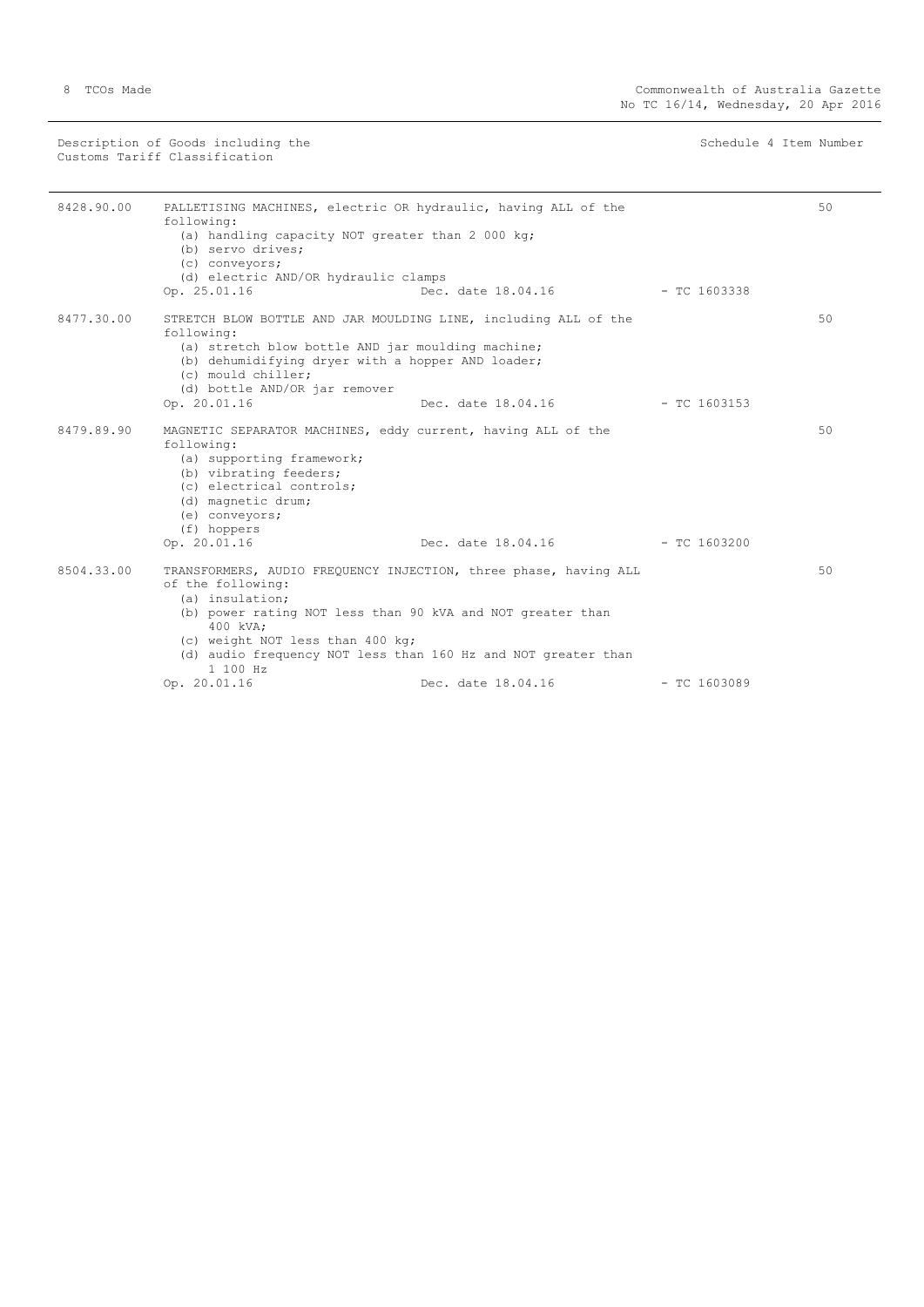#### **CANCELLATION OF THE INTENTION TO REVOKE**

<span id="page-8-0"></span>The intentions to revoke the Tariff Concession Orders for goods described in the following TABLE have been cancelled.

THE TABLE

Description of Goods including the Schedule 4 Item Number Schedule 4 Item Number Customs Tariff Classification

| 8438.50.00 | POULTRY PROCESSING LINES, being EITHER of the following:<br>(a) killing;<br>(b) evisceration,<br>but NOT including such lines when imported with ANY of the<br>following:<br>(i) drying machines;<br>$(i)$ cookers;<br>(iii) chilling machines;<br>(iv) inedible by-product processing equipment<br>Op. 08.05.97 | Dec. date 22.07.97 | $-$ TC 9704141 | 50 |
|------------|------------------------------------------------------------------------------------------------------------------------------------------------------------------------------------------------------------------------------------------------------------------------------------------------------------------|--------------------|----------------|----|
| 8438.80.00 | FOOD AND BEVERAGE PROCESSING PLANT, comprising ALL of the<br>following:<br>(a) mixing vessels;<br>(b) pasteurisers;<br>(c) fillers;<br>(d) coolers;<br>(e) conveyors;<br>(f) control panels<br>Op. 20.05.09                                                                                                      | Dec. date 28.08.09 | $-$ TC 0931407 | 50 |
| 8479.89.90 | CABINETS, CYANOACRYLATE FUMING<br>Op. 19.12.06                                                                                                                                                                                                                                                                   | Dec. date 09.03.07 | $-$ TC 0619978 | 50 |

#### <span id="page-8-1"></span>**CUSTOMS ACT 1901 - NOTICE PURSUANT TO SECTION 269SE(1) - AUSTRALIAN INDUSTRY INITIATED - TARIFF CONCESSION ORDER REVOKED**

The Tariff Concession Order for the goods described in the following TABLE has been revoked.

|            | Description of Goods including the<br>Customs Tariff Classification                                                                                                                                                                                                                                |                    |                | Schedule 4 Item Number<br>Last Date of Effect |
|------------|----------------------------------------------------------------------------------------------------------------------------------------------------------------------------------------------------------------------------------------------------------------------------------------------------|--------------------|----------------|-----------------------------------------------|
| 4819.20.00 | CARTONS, paperboard, having BOTH of the following:<br>(a) paperboard locking tabs;<br>(b) clear plastic window on one OR more sides<br>Op. 23.10.15<br>Substitutable goods produced in Australia in the ordinary<br>course of business by Orora Group, Botany, NSW. In transit<br>provisions apply | Dec. date 11.01.16 | $-$ TC 1539793 | 50<br>25.02.16                                |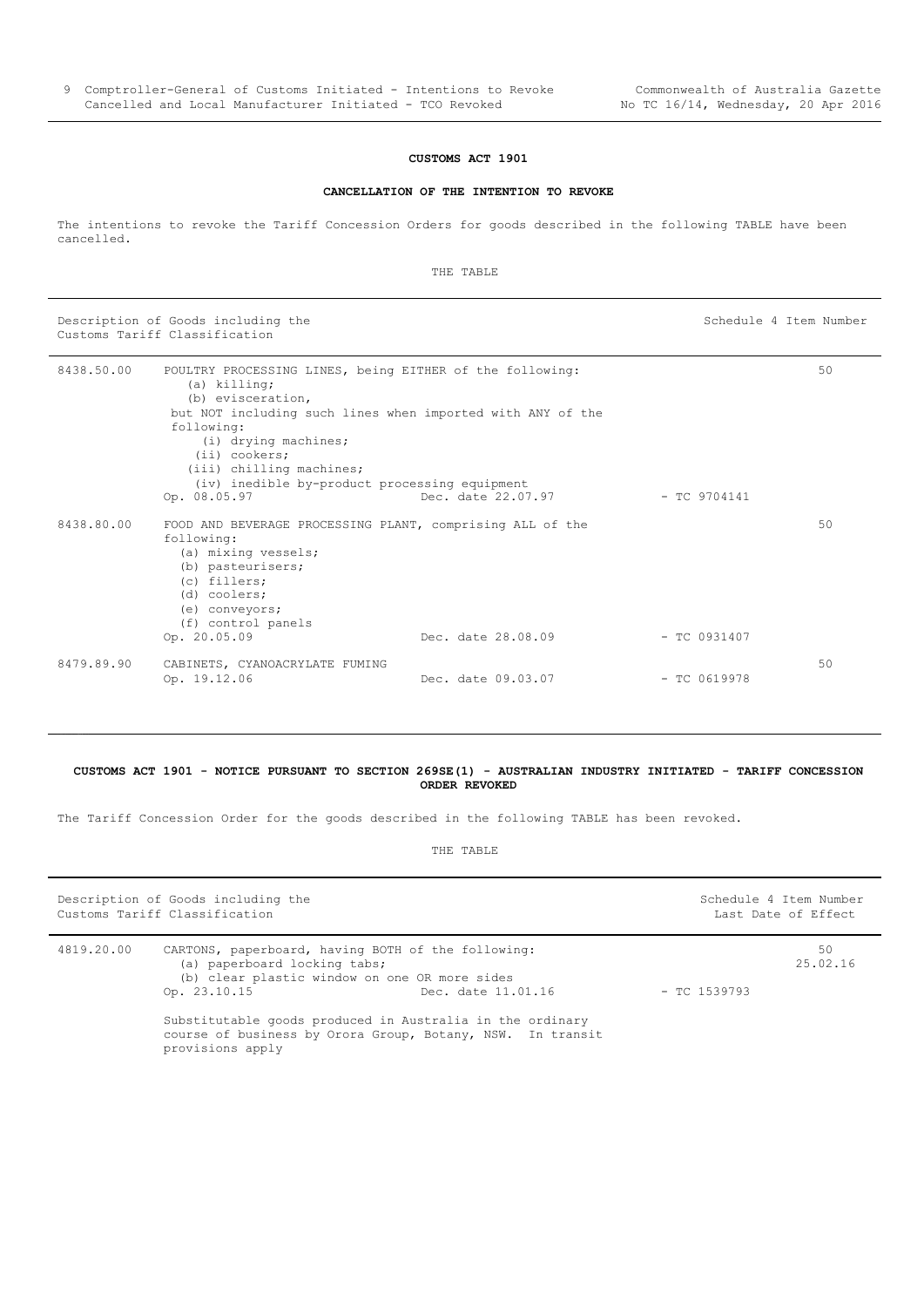#### <span id="page-9-0"></span>**NOTICE PURSUANT TO SECTION 269SE(2) - TARIFF CONCESSION ORDER REVOCATION AT THE INITIATIVE OF THE COMPTROLLER-GENRAL OF CUSTOMS**

The Tariff Concession Order listed in THE TABLE below has been revoked.

 $\overline{a}$ 

|            | Description of Goods including the<br>Customs Tariff Classification                                                                                                                                                                                                                                                                                                                                                                                                                                                                                                                                                                                                                                                                                                                                                                     |                    |                | Schedule 4 Item Number<br>Last Date of Effect |
|------------|-----------------------------------------------------------------------------------------------------------------------------------------------------------------------------------------------------------------------------------------------------------------------------------------------------------------------------------------------------------------------------------------------------------------------------------------------------------------------------------------------------------------------------------------------------------------------------------------------------------------------------------------------------------------------------------------------------------------------------------------------------------------------------------------------------------------------------------------|--------------------|----------------|-----------------------------------------------|
| 7228.30.90 | BARS OR RODS, high alloy steel, annealed AND peeled, complying<br>with British Standard 970-3:1991 (BS 970-3:1991) Grade 655M13,<br>having ALL of the following:<br>(a) sulphur AND phosphorous content NOT greater than 0.01%;<br>(b) molybdenum content NOT greater than 0.20%;<br>(c) grain size NOT less than 6.0, complying to American<br>Society for Testing and Materials standard E112-13<br>(ASTM E112-13);<br>(d) etch testing complying with American Society for Testing<br>and Materials standard E381-01 (ASTM E381-01), being<br>evaluated for S, R and C ratings to plate 1, having<br>ratings NOT greater than S1, R1, C1;<br>(e) tested to German Institute for Standardisation<br>50 602 (DIN 50 602) method K4, with the maximum overall<br>total index of 20 according to table 7 of the standard<br>Op. 16.09.14 | Dec. date 11.02.15 | $-$ TC 1432916 | 50<br>28.02.16                                |
|            | Due to the TCO not containing a full description of the TCO goods<br>the TCO was revoked following the intention to revoke advertised<br>by the Comptroller-General of Customs on 2 March 2016 in gazette<br>TC16/08. In transit provisions apply                                                                                                                                                                                                                                                                                                                                                                                                                                                                                                                                                                                       |                    |                |                                               |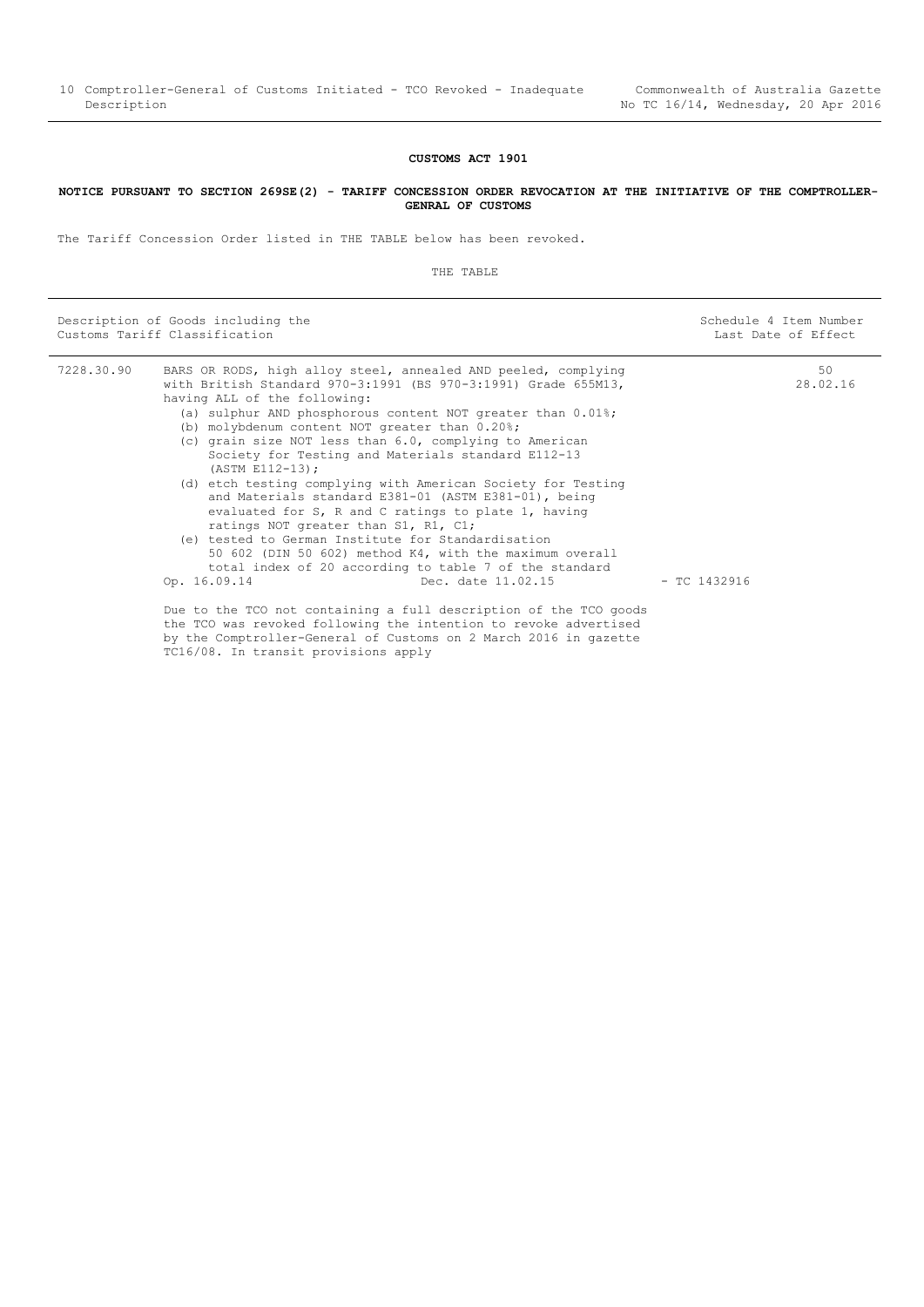#### **INTENTION TO REVOKE TARIFF CONCESSION ORDERS**

<span id="page-10-0"></span>The Comptroller-General of Customs intends to revoke the Tariff Concession Orders (TCOs) for the goods described in the following TABLE.

The Comptroller-General of Customs' delegate has declared the intention, subject to s.269SD(1AA), to make an order revoking the TCOs in the table below with effect from 20 April 2016.

On 20 April 2016, the Comptroller-General of Customs' delegate formed the belief in respect of these TCOs, that if the TCOs were not in force on that day, and applications for the TCOs were made on that day, the Comptroller-General of Customs would not have made the TCOs. This is because the Comptroller-General of Customs is aware of a local manufacturer of substitutable goods produced in Australia in the ordinary course of business.

Interested parties who might be affected by one or more of these revocations are invited to provide, by close of business Wednesday 18 May 2016, a written submission concerning the proposed revocations.

Industry Assistance contact: email [tarcon@border.gov.au,](mailto:tarcon@border.gov.au) or telephone 02 6264 4179.

THE TABLE

Customs Tariff Classification

Description of Goods including the Schedule 4 Item Number

|            | having BOTH of the following:<br>(a) capacity NOT less than 300 L;                                                            | 3925.10.00 TANKS, glass fibre reinforced plastic, rectangular or square,<br>(b) hot press moulded sectional panel construction   |                | 50 |
|------------|-------------------------------------------------------------------------------------------------------------------------------|----------------------------------------------------------------------------------------------------------------------------------|----------------|----|
|            | Op. 29.08.08                                                                                                                  | Dec. date 21.11.08                                                                                                               | $-$ TC 0828806 |    |
|            | (a) capacity NOT greater than 800 litres;<br>(b) operating pressure NOT greater than 1 bar;<br>(c) manhole lid;<br>(d) valves | 7309.00.00 TOTE BINS, stainless steel, having ALL of the following:                                                              |                | 50 |
|            | Op. 10.04.14                                                                                                                  | Dec. date 04.07.14                                                                                                               | $-$ TC 1412644 |    |
| 3926.90.90 | platforms                                                                                                                     | TANKS, polyester reinforced with fibreglass, having a maximum<br>volume capacity NOT less than 8 000 L, with OR without mounting |                | 50 |
|            | Op. 21.01.15                                                                                                                  | Dec. date 11.05.15                                                                                                               | - TC 1503322   |    |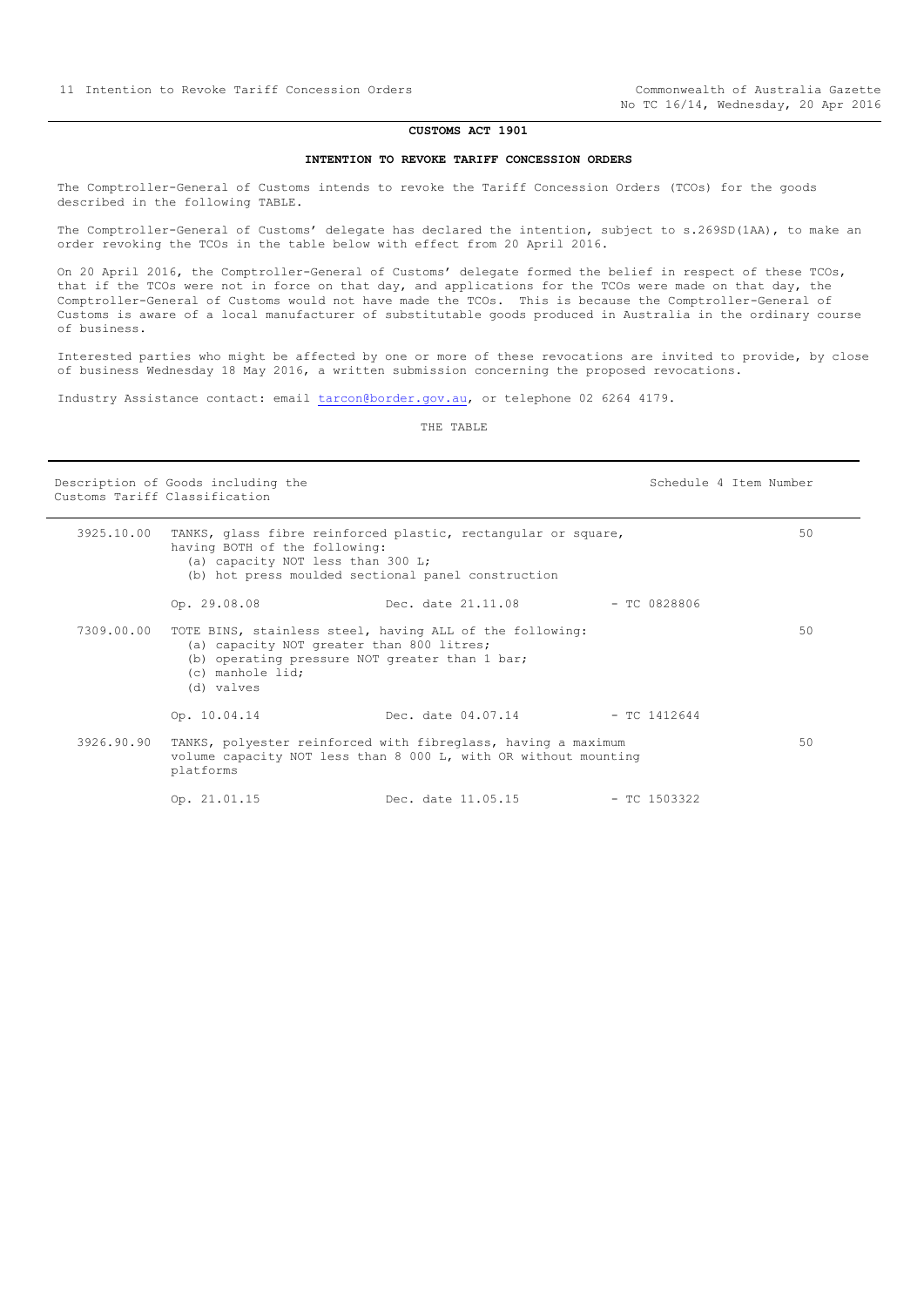#### <span id="page-11-0"></span>**NOTICE PURSUANT TO SECTION 269SE(2) - TARIFF CONCESSION ORDER REVOCATION AT THE INITIATIVE OF THE COMPTROLLER-GENERAL OF CUSTOMS**

The Tariff Concession Orders listed in THE TABLE below have has not been used for at least 2 years and have been revoked under Section 269SD(1A). In transit provisions apply.

The intention to revoke these orders were notified in Gazette TC 16/09 and TC 16/10 dated 16 March and 23 March 2016.

Contact: Phone 02 6275 6534, or email [tarcon@border.gov.au.](mailto:tarcon@border.gov.au)

|            | Description of Goods including the<br>Customs Tariff Classification                                                                                                                                                                                         |                                 |                | Schedule 4 Item Number<br>Last Date of Effect |
|------------|-------------------------------------------------------------------------------------------------------------------------------------------------------------------------------------------------------------------------------------------------------------|---------------------------------|----------------|-----------------------------------------------|
| 8438.50.00 | PUMP MINCER (PUMP GRINDER), combination machine, capable of ALL<br>of the following:<br>(a) mincing fresh or frozen meat, pre-broken;<br>(b) mincing frozen meat blocks, up to and including a weight of<br>27 kgs<br>Op. 23.09.94                          | Dec. date 10.01.95              | - TC 9407822   | 50<br>05.04.16                                |
|            | Revoked for 2 years non use. In transit provisions apply                                                                                                                                                                                                    |                                 |                |                                               |
| 8438.60.00 | PREPARATION, FILLING, SEALING AND PACKAGING LINE, BEVERAGE,<br>comprising ANY three of the following:<br>(a) mixers;<br>(b) pasteurisers;<br>(c) rinsers;<br>(d) fillers;<br>(e) carbo-coolers;<br>$(f)$ cappers;<br>(q) palletisers;                       |                                 |                | 50<br>05.04.16                                |
|            | (h) stretch wrappers<br>Op. 25.07.05                                                                                                                                                                                                                        | Dec. date 30.09.05              | - TC 0509813   |                                               |
|            | Revoked for 2 years non use. In transit provisions apply                                                                                                                                                                                                    |                                 |                |                                               |
| 8438.60.00 | BABY LEAF PROCESSING LINE, comprising ALL of the following:<br>(a) conveyors;<br>(b) platforms;<br>$(c)$ flumes;<br>(d) wash line;<br>(e) dosing system;<br>$(f)$ dryers;<br>(g) horizontal centrifuges;<br>(h) shakers;<br>(i) fillers;<br>(j) controllers |                                 |                | 50<br>05.04.16                                |
|            | Op. 25.08.08                                                                                                                                                                                                                                                | Dec. date 14.11.08 - TC 0827895 |                |                                               |
|            | Revoked for 2 years non use. In transit provisions apply                                                                                                                                                                                                    |                                 |                |                                               |
| 8438.60.00 | BASIL PESTO PROCESSING LINE, including ALL of the following:<br>(a) feeder belt;<br>(b) pre-washer;<br>(c) final washer;<br>(d) centrifuge dryer;<br>(e) cutter;                                                                                            |                                 |                | 50<br>05.04.16                                |
|            | (f) conical lateral bucket and piston pumps<br>Op. 16.05.11                                                                                                                                                                                                 | Dec. date 08.08.11              | $-$ TC 1115300 |                                               |
|            | Revoked for 2 years non use. In transit provisions apply                                                                                                                                                                                                    |                                 |                |                                               |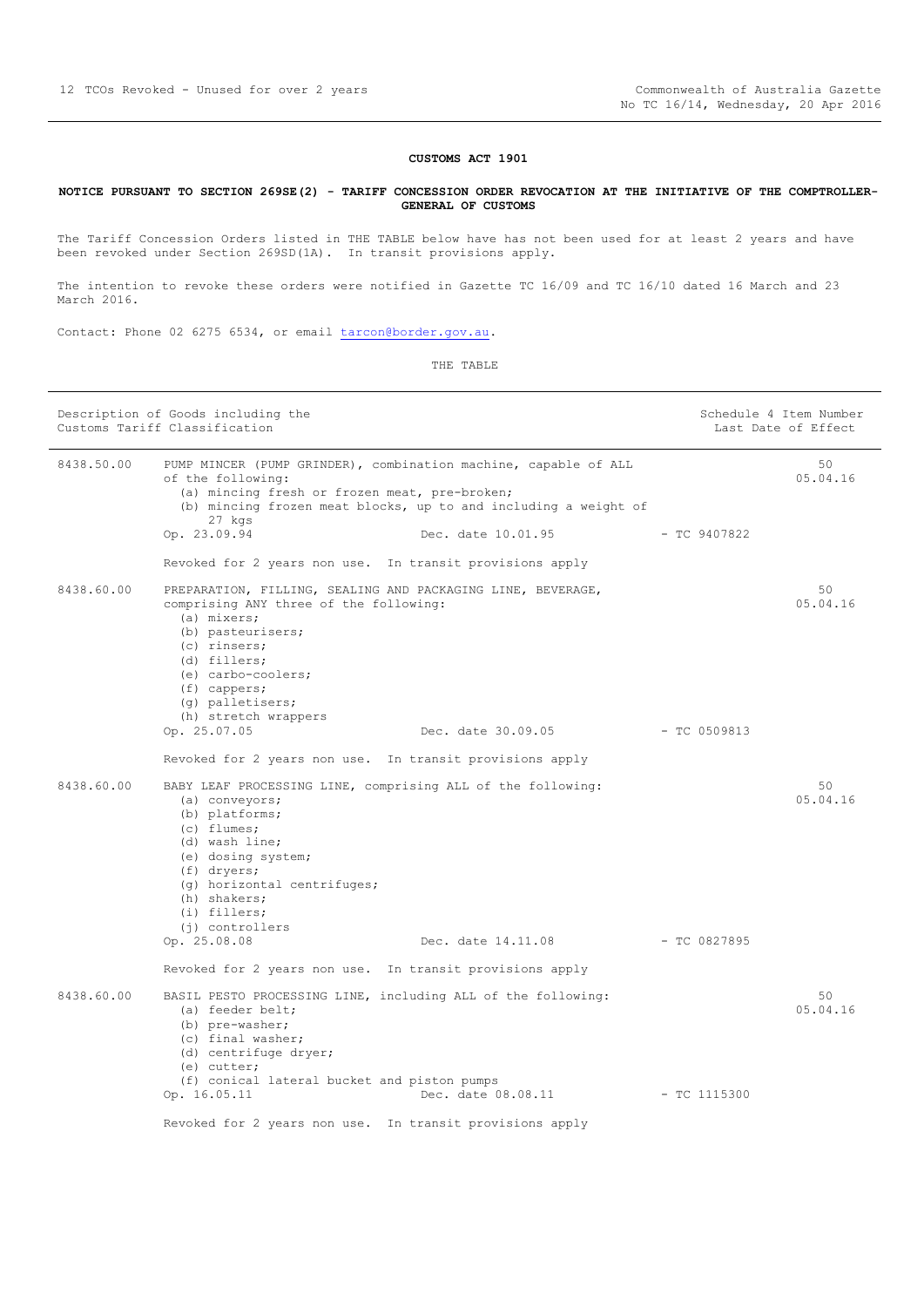| Description of Goods including the<br>Customs Tariff Classification |                                                                                                                                                                                                                                                                                                                                                           | Schedule 4 Item Number<br>Last Date of Effect |                |                 |
|---------------------------------------------------------------------|-----------------------------------------------------------------------------------------------------------------------------------------------------------------------------------------------------------------------------------------------------------------------------------------------------------------------------------------------------------|-----------------------------------------------|----------------|-----------------|
| 8438.60.00                                                          | VEGETABLE LEAF DRYING LINE, having a drying capacity NOT less<br>than 1 200 kg per hour of vegetable leaves, including ALL of the<br>following:<br>(a) bunkers;<br>(b) control panels;<br>(c) conveyors;<br>(d) dryers;<br>(e) shakers;<br>(f) size reducers;<br>(g) vibrating belt;<br>(h) water aspiration system;<br>(i) weighing belt<br>Op. 11.09.12 | Dec. date 10.12.12 - TC 1234714               |                | 50<br>05.04.16  |
|                                                                     | Revoked for 2 years non use. In transit provisions apply                                                                                                                                                                                                                                                                                                  |                                               |                |                 |
| 8438.60.00                                                          | FLORETTING MACHINES, VEGETABLE, twin lane indexing, comprising<br>ALL of the following:<br>(a) elevator;<br>(b) conveyors;<br>(c) cutting blades                                                                                                                                                                                                          |                                               |                | 50<br>05.04.16  |
|                                                                     | Op. 09.12.03                                                                                                                                                                                                                                                                                                                                              | Dec. date 08.03.04                            | - TC 0315450   |                 |
|                                                                     | Revoked for 2 years non use. In transit provisions apply                                                                                                                                                                                                                                                                                                  |                                               |                |                 |
| 8438.80.00                                                          | LINE, EGG BREAKING AND SEPARATING, programmable logic<br>controlled, comprising ALL of the following:<br>(a) in-feed tables with egg tray lifters;<br>(b) egg loading units;<br>(c) egg washing units;<br>(d) egg breaking and separating machines;<br>(e) clean-in-place units;<br>(f) egg shell conveyor systems                                        |                                               |                | 50<br>0.5.04.16 |
|                                                                     | Op. 11.04.08                                                                                                                                                                                                                                                                                                                                              | Dec. date 04.07.08                            | - TC 0803223   |                 |
|                                                                     | Revoked for 2 years non use. In transit provisions apply                                                                                                                                                                                                                                                                                                  |                                               |                |                 |
| 8438.80.00                                                          | CONFECTIONERY PRODUCTION LINE, comprising ALL of the following:<br>(a) mixer;<br>(b) stablizer;<br>(c) homogenizer;<br>(d) depositor;<br>(e) coater;<br>$(f)$ conveyor;<br>(g) dryer<br>Op. 18.07.08                                                                                                                                                      | Dec. date 10.10.08                            | $-$ TC 0820351 | 50<br>05.04.16  |
|                                                                     | Revoked for 2 years non use. In transit provisions apply                                                                                                                                                                                                                                                                                                  |                                               |                |                 |
| 8438.80.00                                                          | PET FOOD PROCESSING LINE, comprising ALL of the following:<br>(a) flour mixer;<br>(b) double-screw extruder;<br>(c) air conveyor;<br>(d) 5-layer dryer;<br>(e) flavouring line;<br>(f) screw conveyor;<br>(q) single-screw extruder;<br>(h) retractor machine                                                                                             |                                               |                | 50<br>05.04.16  |
|                                                                     | Op. 18.07.08                                                                                                                                                                                                                                                                                                                                              | Dec. date 10.10.08                            | $-$ TC 0820753 |                 |
|                                                                     | Revoked for 2 years non use. In transit provisions apply                                                                                                                                                                                                                                                                                                  |                                               |                |                 |
| 8438.80.00                                                          | PLASTICISING MACHINES, BUTTER, programmable logic controlled<br>Op. 19.11.08                                                                                                                                                                                                                                                                              | Dec. date 30.01.09                            | $-$ TC 0840467 | 50<br>05.04.16  |

Revoked for 2 years non use. In transit provisions apply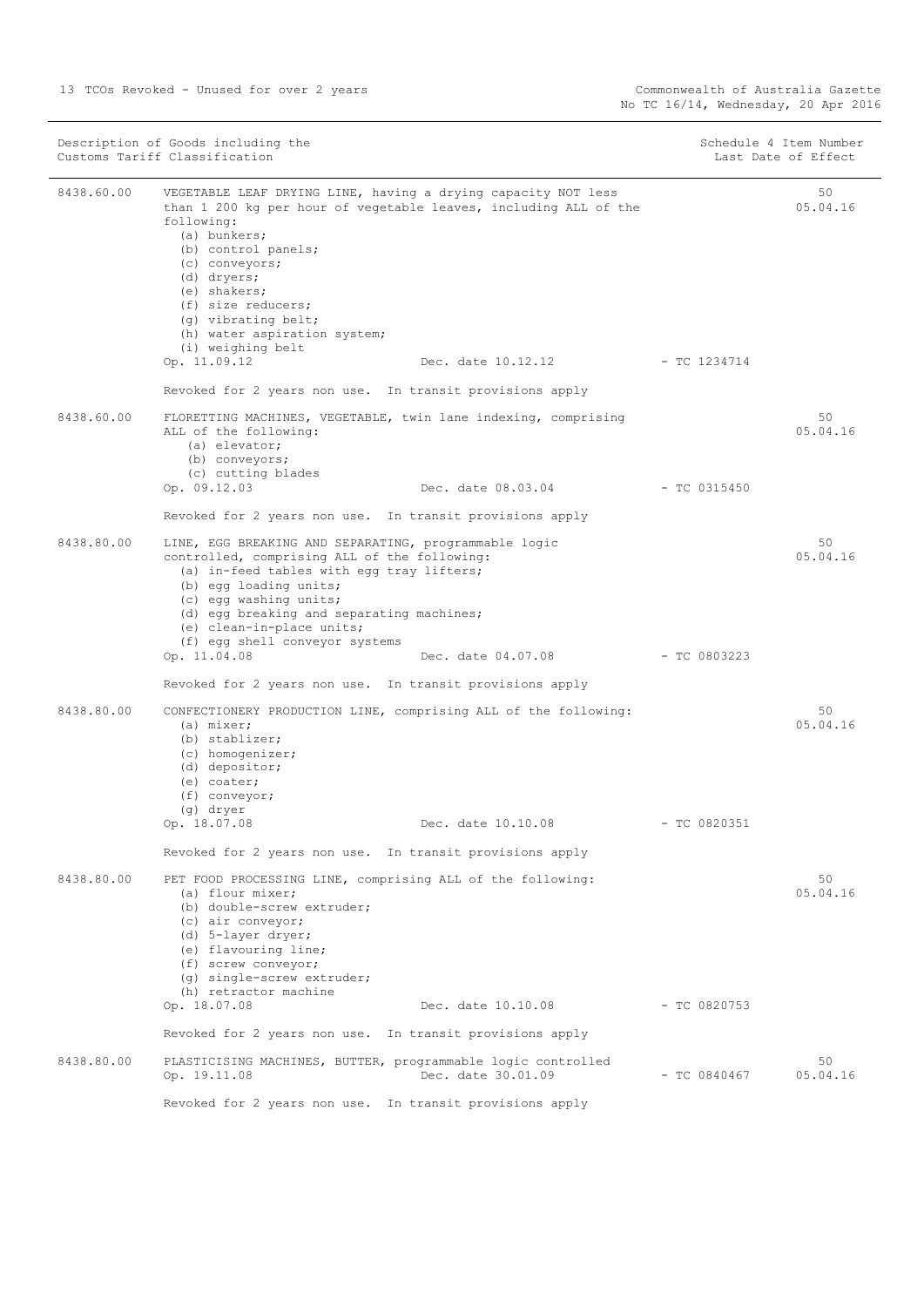| Description of Goods including the<br>Customs Tariff Classification |                                                                                                                                                                                                                                                                                                                                                                                                     | Schedule 4 Item Number<br>Last Date of Effect |                 |
|---------------------------------------------------------------------|-----------------------------------------------------------------------------------------------------------------------------------------------------------------------------------------------------------------------------------------------------------------------------------------------------------------------------------------------------------------------------------------------------|-----------------------------------------------|-----------------|
| 8438.80.00                                                          | CRISPS SEASONING AND DISTRIBUTION LINE, comprising ALL of the<br>following:<br>(a) vibratory conveyors;<br>(b) transfer chutes;<br>(c) photocells;<br>(d) oil sprayers;<br>(e) seasoning drums;<br>(f) metering feeders;<br>(q) product reject gates and/or chutes<br>Op. 13.02.09<br>Dec. date 08.05.09 - TC 0905024                                                                               |                                               | 50<br>05.04.16  |
|                                                                     | Revoked for 2 years non use. In transit provisions apply                                                                                                                                                                                                                                                                                                                                            |                                               |                 |
| 8438.80.00                                                          | BLENDERS, BEVERAGE, programmable logic controlled, comprising<br>ALL of the following:<br>(a) gas pressure fed syrup line;<br>(b) mass compensation system;<br>(c) brix level controllers and compensators                                                                                                                                                                                          |                                               | 50<br>05.04.16  |
|                                                                     | Dec. date 28.05.10<br>Op. 11.03.10                                                                                                                                                                                                                                                                                                                                                                  | $-$ TC 1012436                                |                 |
| 8454.30.00                                                          | Revoked for 2 years non use. In transit provisions apply<br>PHOSPHOROUS DEOXIDISED COPPER BILLET CASTING LINE, horizontal,<br>continuous, twin strand, having ALL of the following:<br>(a) copper billet diameter NOT less than 248 mm;<br>(b) holding furnace capacity NOT less than 7.5 tonnes;<br>(c) withdrawal machine;<br>(d) withdrawal control system<br>Op. 19.05.10<br>Dec. date 09.08.10 | $-$ TC 1022539                                | 50<br>0.5.04.16 |
|                                                                     |                                                                                                                                                                                                                                                                                                                                                                                                     |                                               |                 |
| 8462.29.90                                                          | Revoked for 2 years non use. In transit provisions apply<br>BENDERS, printing plate, with pin registration and power plate                                                                                                                                                                                                                                                                          |                                               | 50              |
|                                                                     | clamping<br>Op. 21.04.94<br>Dec. date 08.08.94                                                                                                                                                                                                                                                                                                                                                      | - TC 9404245                                  | 05.04.16        |
|                                                                     | Revoked for 2 years non use. In transit provisions apply                                                                                                                                                                                                                                                                                                                                            |                                               |                 |
| 8464.90.00                                                          | GLASS SHEET HANDLING, CUTTING, BREAKOUT, EDGING AND WASHING LINE<br>computer numeric controlled (CNC)<br>Dec. date 13.11.06<br>Op. 01.01.07                                                                                                                                                                                                                                                         | $-$ TC 0614288                                | 50<br>05.04.16  |
|                                                                     | Revoked for 2 years non use. In transit provisions apply                                                                                                                                                                                                                                                                                                                                            |                                               |                 |
| 8464.90.00                                                          | DRILLING MACHINES, double sided, glass sheet, CNC controlled,<br>having<br>BOTH of the following:<br>(a) two or more pair of vertically opposed drilling heads;<br>(b) numerically controlled table for glass sheet positioning<br>Op. 01.01.07<br>Dec. date 13.11.06                                                                                                                               | $-$ TC 0614292                                | 50<br>0.5.04.16 |
|                                                                     | Revoked for 2 years non use. In transit provisions apply                                                                                                                                                                                                                                                                                                                                            |                                               |                 |
| 8464.90.00                                                          | DRILLS, TAP HOLE, FURNACE, combined with furnace tap hole guns<br>Dec. date 09.08.07<br>Op. 01.01.07                                                                                                                                                                                                                                                                                                | $-$ TC 0711122                                | 50<br>05.04.16  |
|                                                                     | Revoked for 2 years non use. In transit provisions apply                                                                                                                                                                                                                                                                                                                                            |                                               |                 |
| 8464.90.00                                                          | CONCRETE SLAB WORKING MACHINES, GRINDING AND POLISHING AND<br>ENGRAVING, programmable logic controlled<br>Op. 19.01.09<br>Dec. date 14.04.09                                                                                                                                                                                                                                                        | $-$ TC 0901706                                | 50<br>05.04.16  |
|                                                                     | Revoked for 2 years non use. In transit provisions apply                                                                                                                                                                                                                                                                                                                                            |                                               |                 |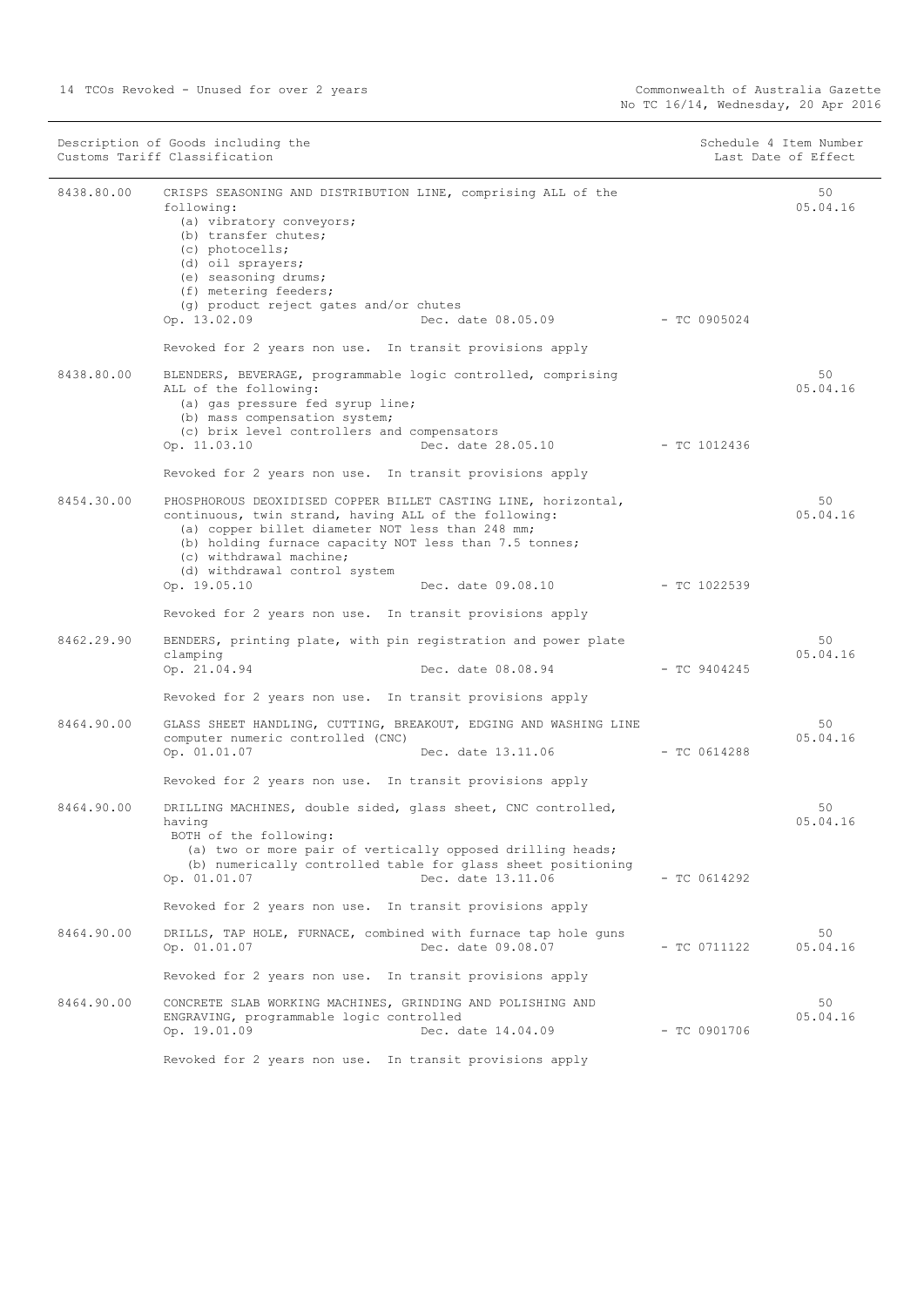15 TCOs Revoked - Unused for over 2 years Commonwealth of Australia Gazette

Description of Goods including the Schedule 4 Item Number (Schedule 4 Item Number Customs Tariff Classification and the control of the control of the control of Effect Date of Effect

| 8465.91.00            | SAWS, BAND, having ALL of the following:<br>(a) cutting capacity NOT greater than 100 mm;<br>(b) input power NOT greater than 370 Watts;<br>(c) bevel angle NOT greater than 45 degrees<br>Op. 01.03.07<br>Dec. date 25.05.07                                                                                                                                                                                                                                                                                                                                                                                                                                                                                                                                                                                                                                                                                                                                                      | $-$ TC 0703294 | 50<br>05.04.16                   |
|-----------------------|------------------------------------------------------------------------------------------------------------------------------------------------------------------------------------------------------------------------------------------------------------------------------------------------------------------------------------------------------------------------------------------------------------------------------------------------------------------------------------------------------------------------------------------------------------------------------------------------------------------------------------------------------------------------------------------------------------------------------------------------------------------------------------------------------------------------------------------------------------------------------------------------------------------------------------------------------------------------------------|----------------|----------------------------------|
|                       | Revoked for 2 years non use. In transit provisions apply                                                                                                                                                                                                                                                                                                                                                                                                                                                                                                                                                                                                                                                                                                                                                                                                                                                                                                                           |                |                                  |
| 8465.91.00            | TIMBER BOARD TRIMMING MACHINES<br>Op. 13.03.12<br>Dec. date 04.06.12                                                                                                                                                                                                                                                                                                                                                                                                                                                                                                                                                                                                                                                                                                                                                                                                                                                                                                               | - TC 1208357   | 50<br>05.04.16                   |
|                       | Revoked for 2 years non use. In transit provisions apply                                                                                                                                                                                                                                                                                                                                                                                                                                                                                                                                                                                                                                                                                                                                                                                                                                                                                                                           |                |                                  |
| 8465.91.00            | SAWING AND/OR CUTTING MACHINES, MELAMINE COATED MEDIUM DENSITY<br>FIBREBOARD PRESS LINE, programmable logic controlled,<br>being EITHER of the following:<br>(a) length running sawing machines;<br>(b) diagonal cutting machines                                                                                                                                                                                                                                                                                                                                                                                                                                                                                                                                                                                                                                                                                                                                                  |                | 50<br>12.04.16                   |
|                       | Dec. date 23.07.12 - TC 1215768<br>Op. 14.05.12                                                                                                                                                                                                                                                                                                                                                                                                                                                                                                                                                                                                                                                                                                                                                                                                                                                                                                                                    |                |                                  |
|                       | Revoked for 2 years non use. In transit provisions apply                                                                                                                                                                                                                                                                                                                                                                                                                                                                                                                                                                                                                                                                                                                                                                                                                                                                                                                           |                |                                  |
| 8465.91.00<br>8465.92 | SAW, timber panels, sliding table, having a single main sawing<br>blade with or without a scoring blade, electronically programmed,<br>having ALL of the following:<br>(a) control panel mounted on a swinging arm;<br>(b) microprocessor having BOTH of the following:<br>(i) linear axis for programming powered parallel fence;<br>(ii) angular axis for programming blade tilt<br>(c) simultaneous movement of linear and angular axes;<br>(d) capable of storing up to 100 programmes for the 2 combined<br>axes;<br>(e) capable of simultaneously selecting any axis position<br>other than the stored programmes;<br>(f) maximum cutting width on parallel fence of 1 500 mm<br>Dec. date 02.12.94<br>Op. 17.08.94<br>Revoked for 2 years non use. In transit provisions apply<br>PLANERS, thickness, having ALL of the following:<br>(a) one, twin blade, planing head only;<br>(b) maximum cutting width of 304 mm;<br>(c) maximum specified cutting depth of 2.5 mm; and | - TC 9406871   | 50<br>12.04.16<br>50<br>12.04.16 |
|                       | (d) net operating weight, including stand, NOT exceeding 35<br>kq;                                                                                                                                                                                                                                                                                                                                                                                                                                                                                                                                                                                                                                                                                                                                                                                                                                                                                                                 |                |                                  |
|                       | (e) net operating weight of planer portion NOT exceeding 25<br>kg;                                                                                                                                                                                                                                                                                                                                                                                                                                                                                                                                                                                                                                                                                                                                                                                                                                                                                                                 |                |                                  |
|                       | Op. 30.09.92<br>Dec. date 14.01.93                                                                                                                                                                                                                                                                                                                                                                                                                                                                                                                                                                                                                                                                                                                                                                                                                                                                                                                                                 | $-$ TC 9209117 |                                  |
|                       | Revoked for 2 years non use. In transit provisions apply                                                                                                                                                                                                                                                                                                                                                                                                                                                                                                                                                                                                                                                                                                                                                                                                                                                                                                                           |                |                                  |
| 8465.92.00            | EDGERS, PLASTIC PRESCRIPTION LENS, multi-function, computer<br>numerical controlled<br>Op. 10.09.09<br>Dec. date 20.11.09                                                                                                                                                                                                                                                                                                                                                                                                                                                                                                                                                                                                                                                                                                                                                                                                                                                          | $-TC$ 0933724  | 50<br>12.04.16                   |
|                       | Revoked for 2 years non use. In transit provisions apply                                                                                                                                                                                                                                                                                                                                                                                                                                                                                                                                                                                                                                                                                                                                                                                                                                                                                                                           |                |                                  |
| 8465.99               | CHIPPERS, DRUM, having ALL of the following capabilities:<br>(a) processing of input material having a thickness 3 mm or<br>less;<br>(b) production of wood chips of uniform length 40 mm or less;<br>(c) drum width of 650 mm or greater<br>Op. 01.01.88<br>Dec. date 22.08.91                                                                                                                                                                                                                                                                                                                                                                                                                                                                                                                                                                                                                                                                                                    | $-$ TC 9100280 | 50<br>12.04.16                   |
|                       |                                                                                                                                                                                                                                                                                                                                                                                                                                                                                                                                                                                                                                                                                                                                                                                                                                                                                                                                                                                    |                |                                  |

Revoked for 2 years non use. In transit provisions apply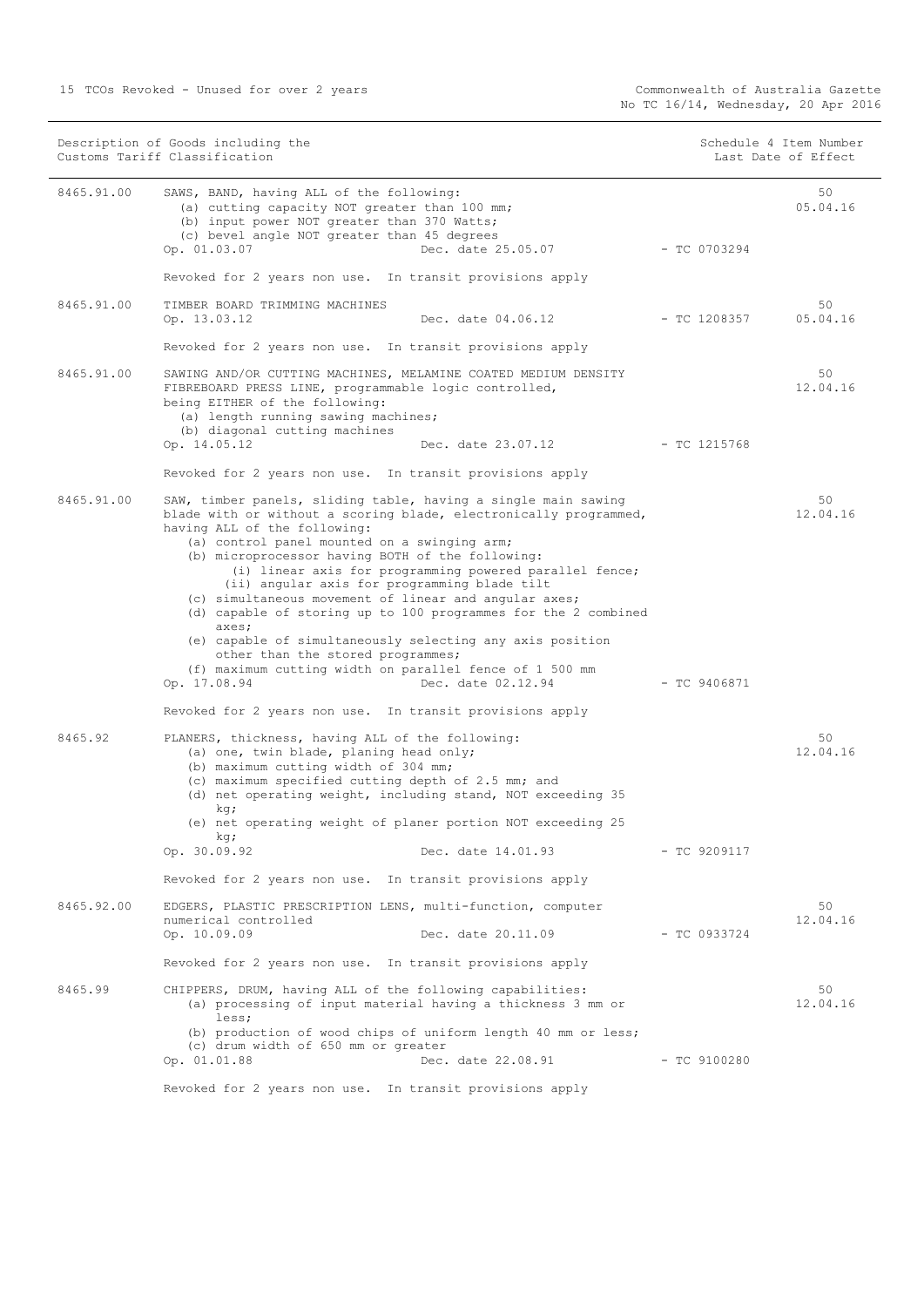16 TCOs Revoked - Unused for over 2 years

|            | Description of Goods including the<br>Customs Tariff Classification                                                                                                                                                |                | Schedule 4 Item Number<br>Last Date of Effect |
|------------|--------------------------------------------------------------------------------------------------------------------------------------------------------------------------------------------------------------------|----------------|-----------------------------------------------|
| 8465.99.00 | SAWS, CUTTING AND CHAMFERING, HIGH DENSITY POLYETHYLENE (HDPE)<br>PIPE EXTRUSION, having dual blades<br>Op. 12.12.06<br>Dec. date 09.03.07                                                                         | - TC 0619680   | 50<br>12.04.16                                |
|            | Revoked for 2 years non use. In transit provisions apply                                                                                                                                                           |                |                                               |
| 8465.99.00 | CUTTERS, HIGH DENSITY POLYETHYLENE (HDPE) PIPE, having dual<br>blades                                                                                                                                              |                | 50<br>12.04.16                                |
|            | Op. 02.02.07<br>Dec. date 30.04.07                                                                                                                                                                                 | $-$ TC 0701748 |                                               |
|            | Revoked for 2 years non use. In transit provisions apply                                                                                                                                                           |                |                                               |
| 8465.99.00 | HAND TOOLS, BEAD CUTTING, DRYWALL<br>Op. 09.05.08<br>Dec. date 01.08.08                                                                                                                                            | $-$ TC 0807510 | 50<br>12.04.16                                |
|            | Revoked for 2 years non use. In transit provisions apply                                                                                                                                                           |                |                                               |
| 8465.99.00 | BUMPER FASCIA HOLE PUNCHING MACHINES<br>Dec. date 27.02.09<br>Op. 03.12.08                                                                                                                                         | - TC 0842469   | 50<br>12.04.16                                |
|            | Revoked for 2 years non use. In transit provisions apply                                                                                                                                                           |                |                                               |
| 8466.92.00 | PARTS, DOUBLE BELT PRESS, being pressure cushions, with OR                                                                                                                                                         |                | 50                                            |
|            | without seals<br>Dec. date 12.09.12<br>Op. 20.06.12                                                                                                                                                                | $-$ TC 1220984 | 12.04.16                                      |
|            | Revoked for 2 years non use. In transit provisions apply                                                                                                                                                           |                |                                               |
| 8466.92.00 | ACCESSORIES, BOARD AND MELAMINE LAMINATION PRESS MACHINE, being<br>board width handling adjusters with belts<br>Op. 15.03.13<br>Dec. date 03.06.13                                                                 | $-$ TC 1309520 | 50<br>12.04.16                                |
|            | Revoked for 2 years non use. In transit provisions apply                                                                                                                                                           |                |                                               |
| 8467.22.00 | KITS, JIGSAW, comprising ALL of the following:<br>$(a)$ jigsaw;<br>(b) timber blade;<br>(c) dust extraction adapter;<br>(d) allen key;<br>(e) quide fence;<br>(f) carry case<br>Op. 08.09.08<br>Dec. date 28.11.08 | $-TC$ 0829953  | 50<br>12.04.16                                |
|            |                                                                                                                                                                                                                    |                |                                               |
|            | Revoked for 2 years non use. In transit provisions apply                                                                                                                                                           |                |                                               |
| 8467.22.00 | KITS, RECIPROCATING SAW, comprising ALL of the following:<br>(a) reciprocating saw;<br>(b) blades;<br>(c) allen key;                                                                                               |                | 50<br>05.04.16                                |
|            | (d) carry case<br>Op. 08.09.08<br>Dec. date 28.11.08                                                                                                                                                               | - TC 0829956   |                                               |
|            | Revoked for 2 years non use. In transit provisions apply                                                                                                                                                           |                |                                               |
| 8467.22.00 | SAWS, circular, having BOTH of the following:                                                                                                                                                                      |                | 50                                            |
|            | (a) a pipe clamp;<br>(b) a capability to cut steel pipes having an OD NOT exceeding<br>60 mm                                                                                                                       |                | 05.04.16                                      |
|            | Dec. date 01.01.02<br>Op. 01.01.02                                                                                                                                                                                 | $- TC 0106708$ |                                               |
|            | Revoked for 2 years non use. In transit provisions apply                                                                                                                                                           |                |                                               |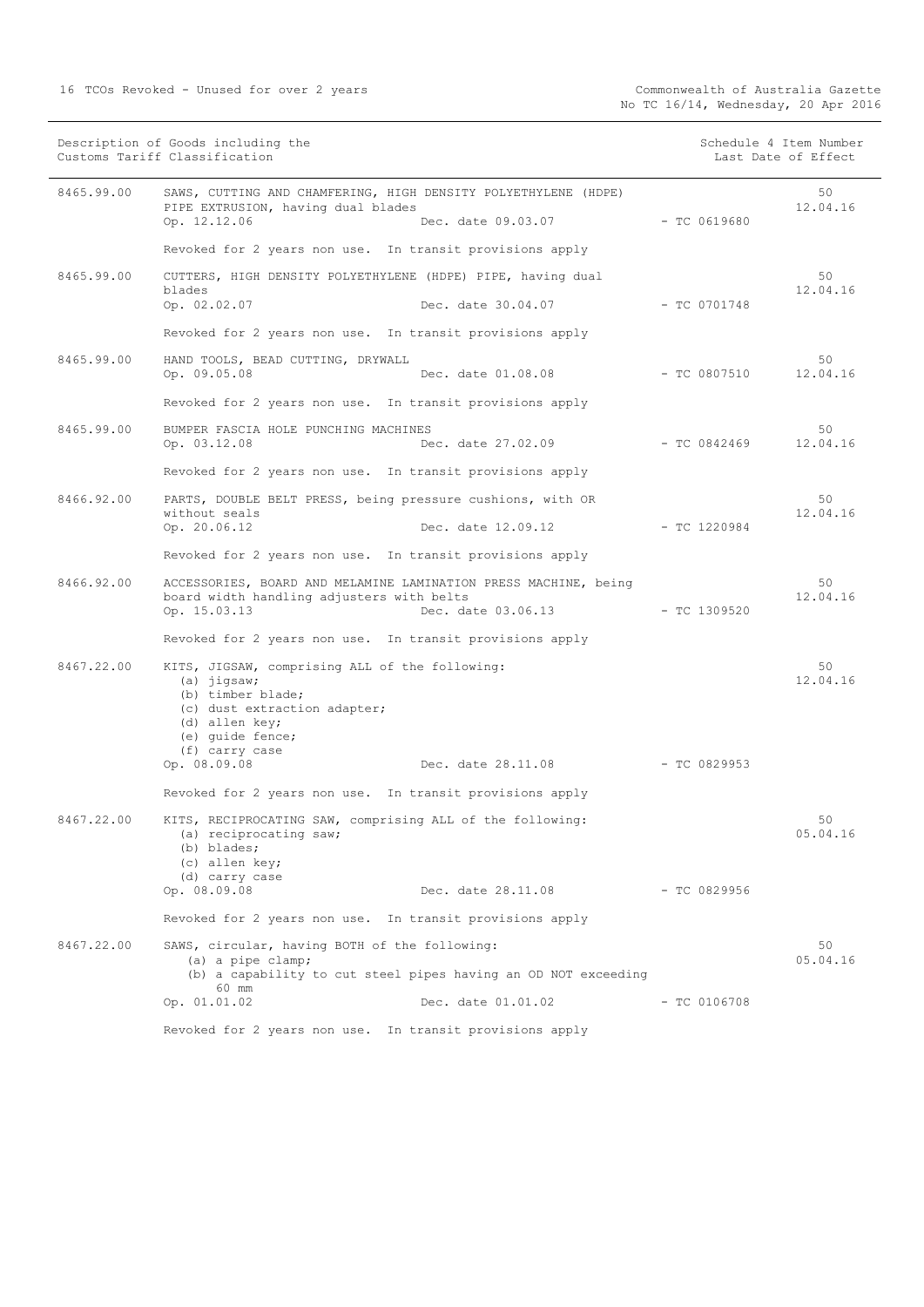|            | Description of Goods including the<br>Customs Tariff Classification                                                                                                                                                                                                                                                                                                                                                                                                                                                                                                                                                                                                                                                                                                                             |                | Schedule 4 Item Number<br>Last Date of Effect |
|------------|-------------------------------------------------------------------------------------------------------------------------------------------------------------------------------------------------------------------------------------------------------------------------------------------------------------------------------------------------------------------------------------------------------------------------------------------------------------------------------------------------------------------------------------------------------------------------------------------------------------------------------------------------------------------------------------------------------------------------------------------------------------------------------------------------|----------------|-----------------------------------------------|
| 8467.29.00 | KITS, ROTARY TOOL, having a spindle speed NOT less than 18 000<br>r/min and a chuck capacity NOT greater than 3 mm, consisting of<br>ALL of the following:<br>(a) rotary tools;<br>(b) tool stands;<br>(c) vacuum adapters;<br>(d) flexible shafts;<br>(e) cutting quides;<br>(f) angle attachments;<br>(g) angle attachment shafts;<br>(h) spindle nuts;<br>(i) grinding stones;<br>(j) cut-off wheels;<br>(k) brushes;<br>(1) polishing wheels;<br>(m) polishing tips;<br>(n) sanding bands;<br>(o) drum sanders;<br>(p) sanding discs;<br>(q) flap wheels;<br>(r) diamond wheel points;<br>$(s)$ cutters;<br>$(t)$ bits;<br>(u) collet nuts;<br>$(v)$ mandrels;<br>(w) collet wrenches;<br>$(x)$ L keys;<br>(y) dressing stones;<br>(z) tool kit boxes<br>Op. 25.06.07<br>Dec. date 07.09.07 | $-$ TC 0709854 | 50<br>05.04.16                                |
|            | Revoked for 2 years non use. In transit provisions apply                                                                                                                                                                                                                                                                                                                                                                                                                                                                                                                                                                                                                                                                                                                                        |                |                                               |
| 8467.29.00 | KITS, ROUTER, comprising ALL of the following:<br>(a) plunger router;<br>(b) collet;<br>$(c)$ spanner;<br>(d) quide fence;<br>(e) dust extraction adaptor;<br>(f) centring pin;<br>(g) template quide;<br>(h) carry case<br>Op. 05.09.08<br>Dec. date 28.11.08                                                                                                                                                                                                                                                                                                                                                                                                                                                                                                                                  | $-$ TC 0829888 | 50<br>05.04.16                                |
|            | Revoked for 2 years non use. In transit provisions apply                                                                                                                                                                                                                                                                                                                                                                                                                                                                                                                                                                                                                                                                                                                                        |                |                                               |
| 8467.29.00 | HAND TOOL SETS, PIPE FITTINGS, comprising ALL of the following:<br>(a) electro hydraulic hand tool;<br>(b) battery charger;<br>(c) batteries;<br>(d) clamping jaws;<br>(e) ball headed pins;<br>(f) pipe cutter;<br>$(q)$ pipe gripper;<br>(h) expander;<br>(i) expander head;<br>$(j)$ lubricant;<br>(k) cleaning brush;<br>$(1)$ spanner;                                                                                                                                                                                                                                                                                                                                                                                                                                                     |                | 50<br>05.04.16                                |
|            | (m) transport case<br>Op. 02.03.09<br>Dec. date 22.05.09 - TC 0907081                                                                                                                                                                                                                                                                                                                                                                                                                                                                                                                                                                                                                                                                                                                           |                |                                               |
|            | Revoked for 2 years non use. In transit provisions apply                                                                                                                                                                                                                                                                                                                                                                                                                                                                                                                                                                                                                                                                                                                                        |                |                                               |
| 8474.10.00 | FLOATATION CELL SYSTEMS, ORE CONCENTRATOR, having ALL of the                                                                                                                                                                                                                                                                                                                                                                                                                                                                                                                                                                                                                                                                                                                                    |                | 50                                            |
|            | following:<br>(a) conditioning tanks with agitators;<br>(b) floatation cells;<br>(c) slurry pumps;<br>(d) pump boxes                                                                                                                                                                                                                                                                                                                                                                                                                                                                                                                                                                                                                                                                            |                | 05.04.16                                      |
|            | Op. 10.01.11<br>Dec. date 28.03.11                                                                                                                                                                                                                                                                                                                                                                                                                                                                                                                                                                                                                                                                                                                                                              | $-$ TC 1101009 |                                               |
|            | Revoked for 2 years non use. In transit provisions apply                                                                                                                                                                                                                                                                                                                                                                                                                                                                                                                                                                                                                                                                                                                                        |                |                                               |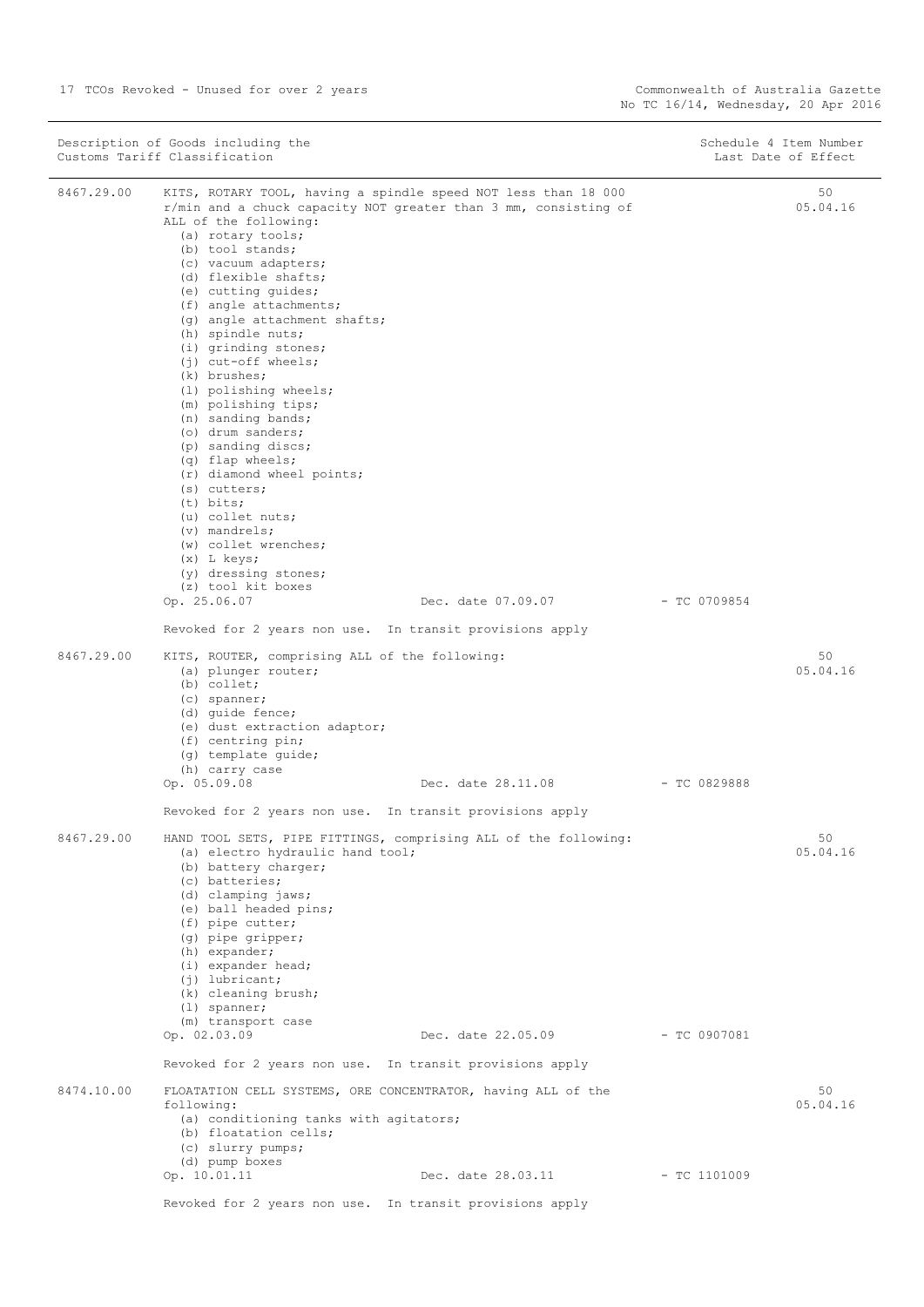| Description of Goods including the<br>Customs Tariff Classification |                                                                                                                                                                                                                                                                                            |                                                                                                                         | Schedule 4 Item Number<br>Last Date of Effect |                |
|---------------------------------------------------------------------|--------------------------------------------------------------------------------------------------------------------------------------------------------------------------------------------------------------------------------------------------------------------------------------------|-------------------------------------------------------------------------------------------------------------------------|-----------------------------------------------|----------------|
| 8474.10.00                                                          | (a) screen beds;<br>(b) water hutches;<br>(c) air blowers;<br>(d) control cabinets                                                                                                                                                                                                         | SEPARATORS, ORE, water pulsed, including ALL of the following:                                                          |                                               | 50<br>05.04.16 |
|                                                                     | Op. 17.09.12                                                                                                                                                                                                                                                                               | Dec. date 03.12.12                                                                                                      | - TC 1235418                                  |                |
|                                                                     | Revoked for 2 years non use. In transit provisions apply                                                                                                                                                                                                                                   |                                                                                                                         |                                               |                |
| 8474.20.00                                                          | PRESSES, GRINDING ROLL, having ALL of the following:<br>(a) roll diameter NOT less than 1.5 metres;<br>millimetre;                                                                                                                                                                         | (b) roller presser force NOT less than 2.4 newtons per square<br>millimetre and NOT greater than 4.5 newtons per square |                                               | 50<br>12.04.16 |
|                                                                     | Op. 04.11.05                                                                                                                                                                                                                                                                               | (c) throughput grinding rate NOT less than 700 tonnes per hour<br>Dec. date 21.04.06                                    | $-$ TC 0515341                                |                |
|                                                                     | Revoked for 2 years non use. In transit provisions apply                                                                                                                                                                                                                                   |                                                                                                                         |                                               |                |
| 8474.20.00                                                          | CEMENT MATERIAL GRINDING MACHINES, including ALL of the<br>following:<br>(a) hot gas duct brackets;<br>(b) housing cover;<br>(c) cover plate;<br>(d) scraper;<br>(e) hot gas duct;<br>(f) liner plates;                                                                                    |                                                                                                                         |                                               | 50<br>05.04.16 |
|                                                                     | (g) housing<br>Op. 22.11.12                                                                                                                                                                                                                                                                | Dec. date 06.03.13 - TC 1244890                                                                                         |                                               |                |
|                                                                     | Revoked for 2 years non use. In transit provisions apply                                                                                                                                                                                                                                   |                                                                                                                         |                                               |                |
| 8474.20.00                                                          | PRESSES, ROLLER, hydraulic pneumatic, pressing force NOT less<br>than 6 600 kN, having ANY of the following:<br>(b) roll diameter NOT less than 1 400 mm;<br>(c) roll width NOT less than 1 100 mm;<br>(d) planetary gear drives, shaft mounted;<br>(e) static V separator<br>Op. 07.01.03 | (a) welding lined rollers with autogenous wear surface;<br>Dec. date 04.04.03                                           | $-$ TC 0300367                                | 50<br>05.04.16 |
|                                                                     | Revoked for 2 years non use. In transit provisions apply                                                                                                                                                                                                                                   |                                                                                                                         |                                               |                |
| 8474.20.00                                                          | the following:<br>(a) overhung double helix charge agitator;<br>(b) magnetic lining;                                                                                                                                                                                                       | MILLS, ATTRITION GRINDING, vertical, stirred media, having ALL of                                                       |                                               | 50<br>05.04.16 |
|                                                                     | (c) AC motor<br>Op. 31.08.04                                                                                                                                                                                                                                                               | Dec. date 15.11.04                                                                                                      | $-$ TC 0408893                                |                |
|                                                                     | Revoked for 2 years non use. In transit provisions apply                                                                                                                                                                                                                                   |                                                                                                                         |                                               |                |
| 8474.20.00                                                          | PULVERISERS, BOILER, coal fired, base capacity greater than                                                                                                                                                                                                                                |                                                                                                                         |                                               | 50             |
|                                                                     | 95 tonnes per hour<br>Op. 10.01.05                                                                                                                                                                                                                                                         | Dec. date 18.03.05                                                                                                      | $-$ TC 0500221                                | 05.04.16       |
|                                                                     | Revoked for 2 years non use. In transit provisions apply                                                                                                                                                                                                                                   |                                                                                                                         |                                               |                |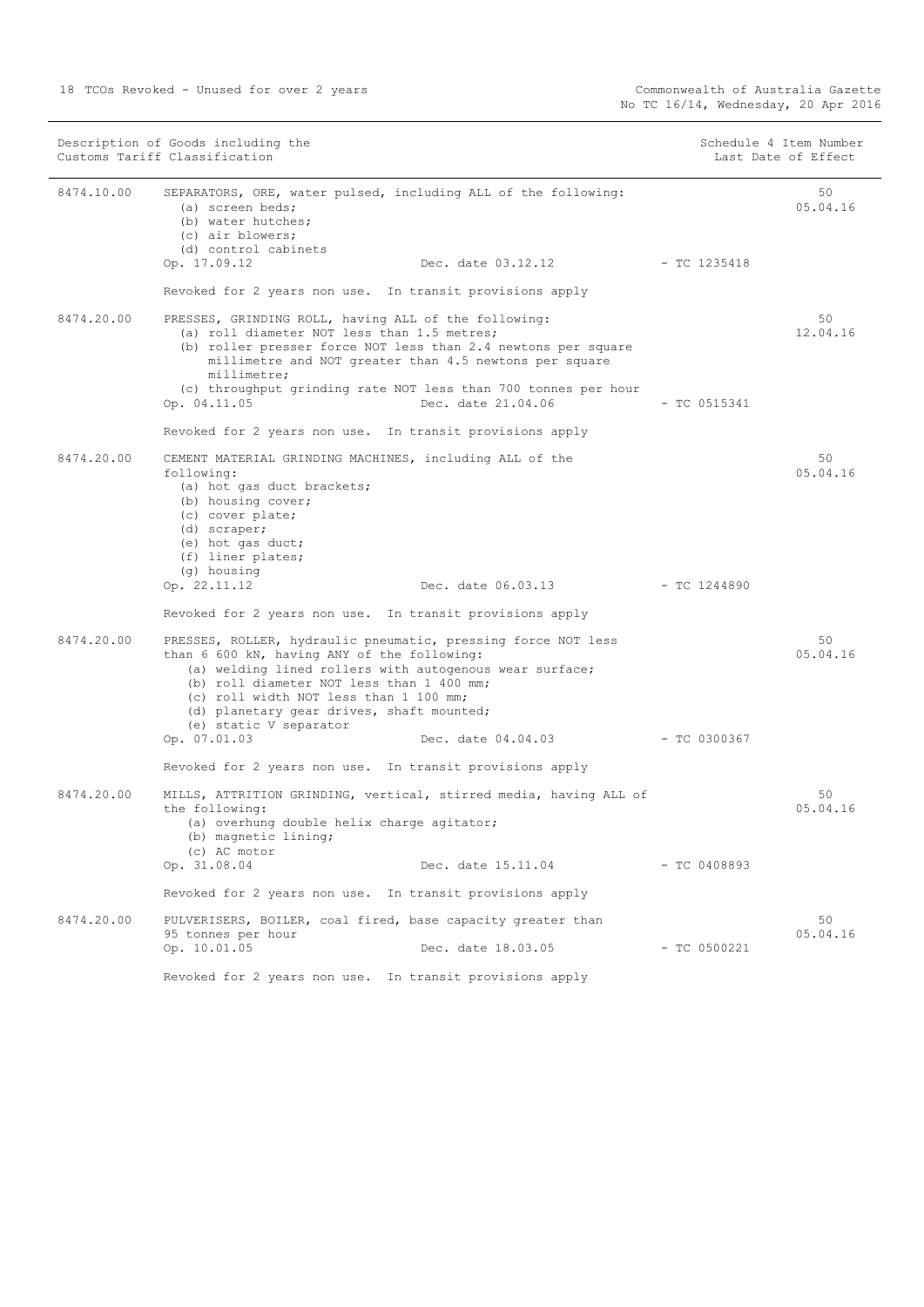$\sim$ 

| Description of Goods including the<br>Customs Tariff Classification |                                                                                                                                                                                                                                                                                                                                                                                                 | Schedule 4 Item Number<br>Last Date of Effect |                |
|---------------------------------------------------------------------|-------------------------------------------------------------------------------------------------------------------------------------------------------------------------------------------------------------------------------------------------------------------------------------------------------------------------------------------------------------------------------------------------|-----------------------------------------------|----------------|
| 8474.31.00                                                          | PLANT, GROUT MIXING, comprising ALL of the following:<br>(a) automatic mixing unit comprising:<br>$(i)$ mixer;<br>(ii) agitator;<br>(iii) air compressor;<br>(iv) stabiliser pump;<br>(v) water pump;<br>(vi) water tank;<br>(vii) stabiliser tank;<br>(viii) accelerator tank;<br>(ix) control panel, programmable logic controlled being<br>integrated and operated by tunnel boring machine; |                                               | 50<br>05.04.16 |
|                                                                     | (x) mixer, agitator and tank level sensors<br>(b) cement silo comprising:<br>(i) horizontal silo with twin screw conveyor feed;<br>(ii) reverse pulse dust filters;<br>(iii) vibrators;<br>(iv) level detection device                                                                                                                                                                          |                                               |                |
|                                                                     | (c) bentonite silo comprising:<br>(i) bag splitter;<br>(ii) screw conveyor<br>(d) transfer system comprising:                                                                                                                                                                                                                                                                                   |                                               |                |
|                                                                     | (i) transfer pumps;<br>(ii) pressure gauges with switch;<br>(iii) cleanup ball charge device<br>(e) tunnel boring machine grouting equipment comprising:<br>$(i)$ injection pumps;                                                                                                                                                                                                              |                                               |                |
|                                                                     | (ii) pressure gauges with switch;<br>(iii) transfer pumps;<br>(iv) pressure sensors, programmable logic<br>controlled, being integrated and operated by<br>tunnel boring machine;<br>(v) flowmeters, programmable logic controlled being<br>integrated and operated by tunnel boring<br>machine;                                                                                                |                                               |                |
|                                                                     | (vi) cleanup ball catcher;<br>(vii) mixing nozzle;<br>(viii) touch screen control panel;<br>(ix) on/off grouting control;<br>(x) electrical AND/OR communication cables                                                                                                                                                                                                                         |                                               |                |
|                                                                     | (f) foam grout generator unit comprising:<br>(i) air flow meter;<br>(ii) foam generator;<br>(iii) foam flow meter;<br>(iv) grout AND/OR foam mixing nozzle;<br>(v) operation panel, programmable logic controlled<br>being integrated and operated by tunnel boring<br>machine                                                                                                                  |                                               |                |
|                                                                     | Dec. date 16.05.08<br>Op. 21.02.08                                                                                                                                                                                                                                                                                                                                                              | - TC 0802908                                  |                |
| 8474.31.00                                                          | Revoked for 2 years non use. In transit provisions apply<br>CEMENTERS, skid mounted, having ALL of the following:<br>(a) triplex pumps;<br>(b) diesel engines;<br>(c) mixing capacity 2 200 litres per minute;                                                                                                                                                                                  |                                               | 50<br>05.04.16 |
|                                                                     | (d) automatic cement mixing system<br>Op. 12.05.08<br>Dec. date 04.08.08                                                                                                                                                                                                                                                                                                                        | $-$ TC 0807600                                |                |
|                                                                     | Revoked for 2 years non use. In transit provisions apply                                                                                                                                                                                                                                                                                                                                        |                                               |                |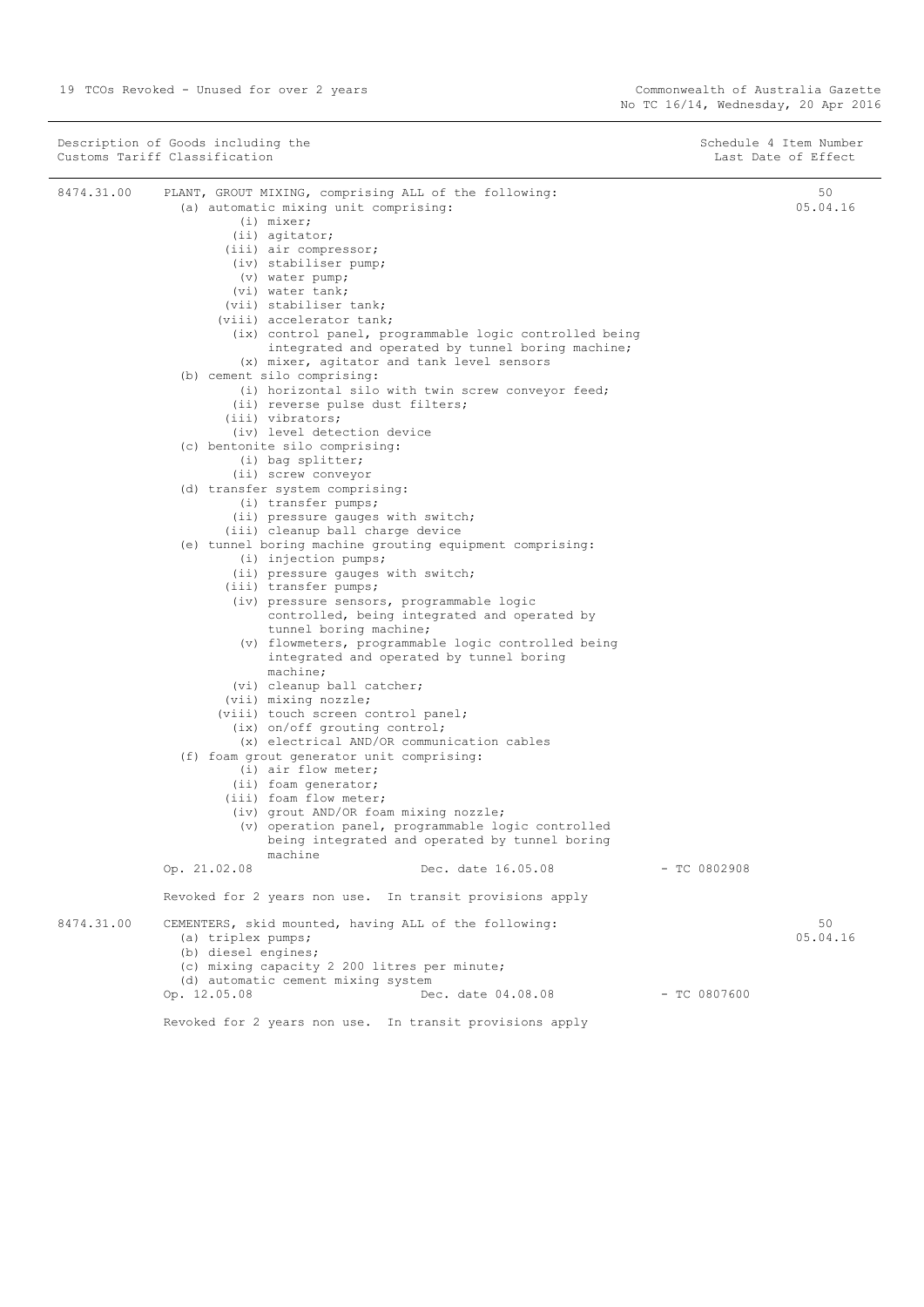| 8474.31.00<br>50<br>GLASS FIBRE REINFORCED CEMENT MIXING PLANT, having ALL of<br>05.04.16<br>the following:<br>(a) material holding hopper;<br>(b) agitator;<br>(c) batch weight controller;<br>(d) speed adjustable rotary dispenser;<br>(e) variable speed mixer, having a maximum speed NOT less<br>than $1\,400\,$ r/min;<br>(f) pneumatic discharger;<br>(g) volumetric dispenser;<br>(h) pumping dispenser<br>Op. 18.11.09<br>Dec. date 05.02.10<br>$-TC 0943499$<br>Revoked for 2 years non use. In transit provisions apply<br>8474.39.00<br>50<br>RECLAIMERS, SOIL, MOBILE, having a mixing chamber containing ALL<br>of the following:<br>05.04.16<br>(a) soil cutter;<br>(b) rotary hammers;<br>(c) aftercutter<br>Op. 05.10.06<br>Dec. date 15.12.06<br>$-TC0615443$<br>Revoked for 2 years non use. In transit provisions apply<br>8474.39.00<br>50<br>MIXING PLANT, EARTH AND/OR MINERAL SUBSTANCES, automatic, having<br>05.04.16<br>ALL of the following:<br>(a) capacity NOT less than 20m3 per hour;<br>(b) combined mixing and storage tanks;<br>(c) integral weighing units;<br>(d) charging auger;<br>(e) feed pumps;<br>(f) water tanks;<br>(g) double suspension filters<br>Op. 07.12.07<br>Dec. date 29.02.08<br>- TC 0720953<br>Revoked for 2 years non use. In transit provisions apply<br>8474.39.00<br>SPEED MIXERS, WET, comprising ALL of the following:<br>50<br>(a) twin mix augers consisting of ALL of the following:<br>12.04.16<br>(i) two piece earth auger drives;<br>(ii) male hexagonal connectors;<br>(iii) pressure swivels,<br>(b) dual wall extension rods;<br>(c) mixing heads;<br>(d) mix pump stations;<br>(e) flow meters;<br>(f) worm pump screw conveyors<br>Op. 24.10.08<br>Dec. date 16.01.09<br>- TC 0836866<br>Revoked for 2 years non use. In transit provisions apply<br>8474.39.00<br>CUTTER SOIL MIXERS, DRILL RIG OR PILE DRIVER<br>50<br>Dec. date 06.03.09<br>$-$ TC 0843974<br>12.04.16<br>Op. 15.12.08<br>Revoked for 2 years non use. In transit provisions apply<br>8474.39.00<br>DRY CEMENT BULK PLANT, including ALL of the following:<br>50<br>12.04.16<br>(a) cement storage tank;<br>(b) cement measurement scale tank;<br>(c) cement blend tank;<br>(d) waste tank;<br>(e) dust collector;<br>(f) weighing system;<br>(g) pressure additive hopper;<br>(h) control room;<br>$(i)$ air compressor;<br>(j) receiver tank;<br>(k) diesel engine generator<br>Op. 13.06.12<br>Dec. date 03.09.12 - TC 1220075 | Description of Goods including the<br>Customs Tariff Classification |  | Schedule 4 Item Number<br>Last Date of Effect |  |
|----------------------------------------------------------------------------------------------------------------------------------------------------------------------------------------------------------------------------------------------------------------------------------------------------------------------------------------------------------------------------------------------------------------------------------------------------------------------------------------------------------------------------------------------------------------------------------------------------------------------------------------------------------------------------------------------------------------------------------------------------------------------------------------------------------------------------------------------------------------------------------------------------------------------------------------------------------------------------------------------------------------------------------------------------------------------------------------------------------------------------------------------------------------------------------------------------------------------------------------------------------------------------------------------------------------------------------------------------------------------------------------------------------------------------------------------------------------------------------------------------------------------------------------------------------------------------------------------------------------------------------------------------------------------------------------------------------------------------------------------------------------------------------------------------------------------------------------------------------------------------------------------------------------------------------------------------------------------------------------------------------------------------------------------------------------------------------------------------------------------------------------------------------------------------------------------------------------------------------------------------------------------------------------------------------------------------------------------------------------------------------------------------------------------------------------------------------------------------------|---------------------------------------------------------------------|--|-----------------------------------------------|--|
|                                                                                                                                                                                                                                                                                                                                                                                                                                                                                                                                                                                                                                                                                                                                                                                                                                                                                                                                                                                                                                                                                                                                                                                                                                                                                                                                                                                                                                                                                                                                                                                                                                                                                                                                                                                                                                                                                                                                                                                                                                                                                                                                                                                                                                                                                                                                                                                                                                                                                  |                                                                     |  |                                               |  |
|                                                                                                                                                                                                                                                                                                                                                                                                                                                                                                                                                                                                                                                                                                                                                                                                                                                                                                                                                                                                                                                                                                                                                                                                                                                                                                                                                                                                                                                                                                                                                                                                                                                                                                                                                                                                                                                                                                                                                                                                                                                                                                                                                                                                                                                                                                                                                                                                                                                                                  |                                                                     |  |                                               |  |
|                                                                                                                                                                                                                                                                                                                                                                                                                                                                                                                                                                                                                                                                                                                                                                                                                                                                                                                                                                                                                                                                                                                                                                                                                                                                                                                                                                                                                                                                                                                                                                                                                                                                                                                                                                                                                                                                                                                                                                                                                                                                                                                                                                                                                                                                                                                                                                                                                                                                                  |                                                                     |  |                                               |  |
|                                                                                                                                                                                                                                                                                                                                                                                                                                                                                                                                                                                                                                                                                                                                                                                                                                                                                                                                                                                                                                                                                                                                                                                                                                                                                                                                                                                                                                                                                                                                                                                                                                                                                                                                                                                                                                                                                                                                                                                                                                                                                                                                                                                                                                                                                                                                                                                                                                                                                  |                                                                     |  |                                               |  |
|                                                                                                                                                                                                                                                                                                                                                                                                                                                                                                                                                                                                                                                                                                                                                                                                                                                                                                                                                                                                                                                                                                                                                                                                                                                                                                                                                                                                                                                                                                                                                                                                                                                                                                                                                                                                                                                                                                                                                                                                                                                                                                                                                                                                                                                                                                                                                                                                                                                                                  |                                                                     |  |                                               |  |
|                                                                                                                                                                                                                                                                                                                                                                                                                                                                                                                                                                                                                                                                                                                                                                                                                                                                                                                                                                                                                                                                                                                                                                                                                                                                                                                                                                                                                                                                                                                                                                                                                                                                                                                                                                                                                                                                                                                                                                                                                                                                                                                                                                                                                                                                                                                                                                                                                                                                                  |                                                                     |  |                                               |  |
|                                                                                                                                                                                                                                                                                                                                                                                                                                                                                                                                                                                                                                                                                                                                                                                                                                                                                                                                                                                                                                                                                                                                                                                                                                                                                                                                                                                                                                                                                                                                                                                                                                                                                                                                                                                                                                                                                                                                                                                                                                                                                                                                                                                                                                                                                                                                                                                                                                                                                  |                                                                     |  |                                               |  |
|                                                                                                                                                                                                                                                                                                                                                                                                                                                                                                                                                                                                                                                                                                                                                                                                                                                                                                                                                                                                                                                                                                                                                                                                                                                                                                                                                                                                                                                                                                                                                                                                                                                                                                                                                                                                                                                                                                                                                                                                                                                                                                                                                                                                                                                                                                                                                                                                                                                                                  |                                                                     |  |                                               |  |
|                                                                                                                                                                                                                                                                                                                                                                                                                                                                                                                                                                                                                                                                                                                                                                                                                                                                                                                                                                                                                                                                                                                                                                                                                                                                                                                                                                                                                                                                                                                                                                                                                                                                                                                                                                                                                                                                                                                                                                                                                                                                                                                                                                                                                                                                                                                                                                                                                                                                                  |                                                                     |  |                                               |  |
|                                                                                                                                                                                                                                                                                                                                                                                                                                                                                                                                                                                                                                                                                                                                                                                                                                                                                                                                                                                                                                                                                                                                                                                                                                                                                                                                                                                                                                                                                                                                                                                                                                                                                                                                                                                                                                                                                                                                                                                                                                                                                                                                                                                                                                                                                                                                                                                                                                                                                  |                                                                     |  |                                               |  |
|                                                                                                                                                                                                                                                                                                                                                                                                                                                                                                                                                                                                                                                                                                                                                                                                                                                                                                                                                                                                                                                                                                                                                                                                                                                                                                                                                                                                                                                                                                                                                                                                                                                                                                                                                                                                                                                                                                                                                                                                                                                                                                                                                                                                                                                                                                                                                                                                                                                                                  |                                                                     |  |                                               |  |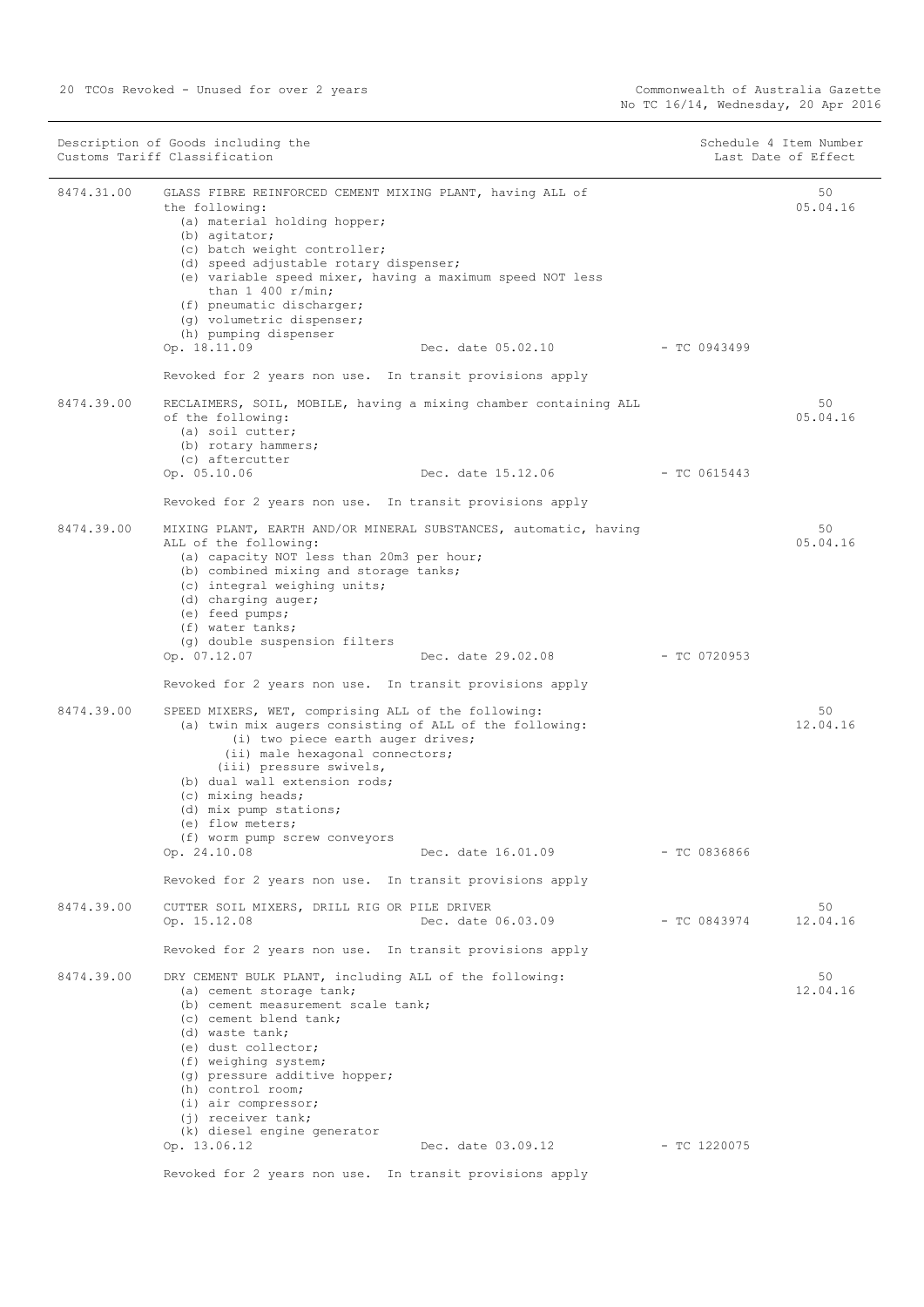|            | Description of Goods including the<br>Customs Tariff Classification                                                                                                                                                                                                                                 |                         | Schedule 4 Item Number<br>Last Date of Effect |
|------------|-----------------------------------------------------------------------------------------------------------------------------------------------------------------------------------------------------------------------------------------------------------------------------------------------------|-------------------------|-----------------------------------------------|
| 8474.39.00 | DRY MINERAL BATCHING AND BLENDING LINE, programmable logic<br>controlled, including ALL of the following:<br>(a) holding AND batching hoppers with OR without weighers;<br>(b) bulk bag dischargers;<br>(c) screw conveyors;<br>(d) elevators;<br>(e) horizontal ribbon blender                     |                         | 50<br>12.04.16                                |
|            | Op. 02.10.12<br>Dec. date 27.12.12 - TC 1237404                                                                                                                                                                                                                                                     |                         |                                               |
|            | Revoked for 2 years non use. In transit provisions apply                                                                                                                                                                                                                                            |                         |                                               |
| 8474.80.00 | PRODUCTION LINE, CONCRETE PAVER, comprising ALL of the following:<br>(a) wet batcher;<br>(b) dry demoulder;<br>(c) product palletiser                                                                                                                                                               |                         | 50<br>12.04.16                                |
|            | Dec. date 23.09.05 - TC 0509136<br>Op. 19.07.05                                                                                                                                                                                                                                                     |                         |                                               |
|            | Revoked for 2 years non use. In transit provisions apply                                                                                                                                                                                                                                            |                         |                                               |
| 8474.80.00 | PLANT, FOUNDRY MOULD FORMING, GREEN SAND, comprising ALL of the<br>following:<br>(a) foundry mould formers;<br>(b) core setters;<br>(c) sand suppliers;<br>(d) mould transfer conveyors                                                                                                             |                         | 50<br>12.04.16                                |
|            | Op. 16.01.06<br>Dec. date 21.04.06                                                                                                                                                                                                                                                                  | $-$ TC 0602382          |                                               |
|            | Revoked for 2 years non use. In transit provisions apply                                                                                                                                                                                                                                            |                         |                                               |
| 8474.80.00 | PRESSES, TILE, rotating, programmable logic controlled,<br>comprising ALL of the following:<br>$(a)$ hoppers;<br>(b) moulds;<br>(c) dosers;<br>(d) spreaders;<br>(e) elevators<br>Dec. date 22.06.07 - TC 0705006<br>Op. 02.04.07                                                                   |                         | 50<br>12.04.16                                |
|            |                                                                                                                                                                                                                                                                                                     |                         |                                               |
|            | Revoked for 2 years non use. In transit provisions apply                                                                                                                                                                                                                                            |                         |                                               |
| 8474.80.00 | CONCRETE COATING MACHINES, STEEL PIPE<br>Op. 30.11.07<br>Dec. date 08.02.08                                                                                                                                                                                                                         | $-$ TC 0720374 12.04.16 | 50                                            |
|            | Revoked for 2 years non use. In transit provisions apply                                                                                                                                                                                                                                            |                         |                                               |
| 8474.80.00 | DE-AIRING AND EXTRUSION MACHINES, BRICK AND TILE CLAY COLUMN<br>MAKING                                                                                                                                                                                                                              |                         | 50<br>12.04.16                                |
|            | Op. 13.03.08<br>Dec. date 30.05.08                                                                                                                                                                                                                                                                  | - TC 0803897            |                                               |
|            | Revoked for 2 years non use. In transit provisions apply                                                                                                                                                                                                                                            |                         |                                               |
| 8474.80.00 | PLANT, CONCRETE PANEL CASTING, programmable logic controlled,<br>comprising the following:<br>(a) casting pallets;<br>(b) concrete spreaders;<br>(c) magazine, cleaning and plotting machines;<br>(d) pallet stacking and multi-lift overhead cranes;<br>(e) pallet handling and transfer conveyors |                         | 50<br>12.04.16                                |
|            | Op. 25.03.08<br>Dec. date 20.06.08                                                                                                                                                                                                                                                                  | $-$ TC 0804547          |                                               |
|            | Revoked for 2 years non use. In transit provisions apply                                                                                                                                                                                                                                            |                         |                                               |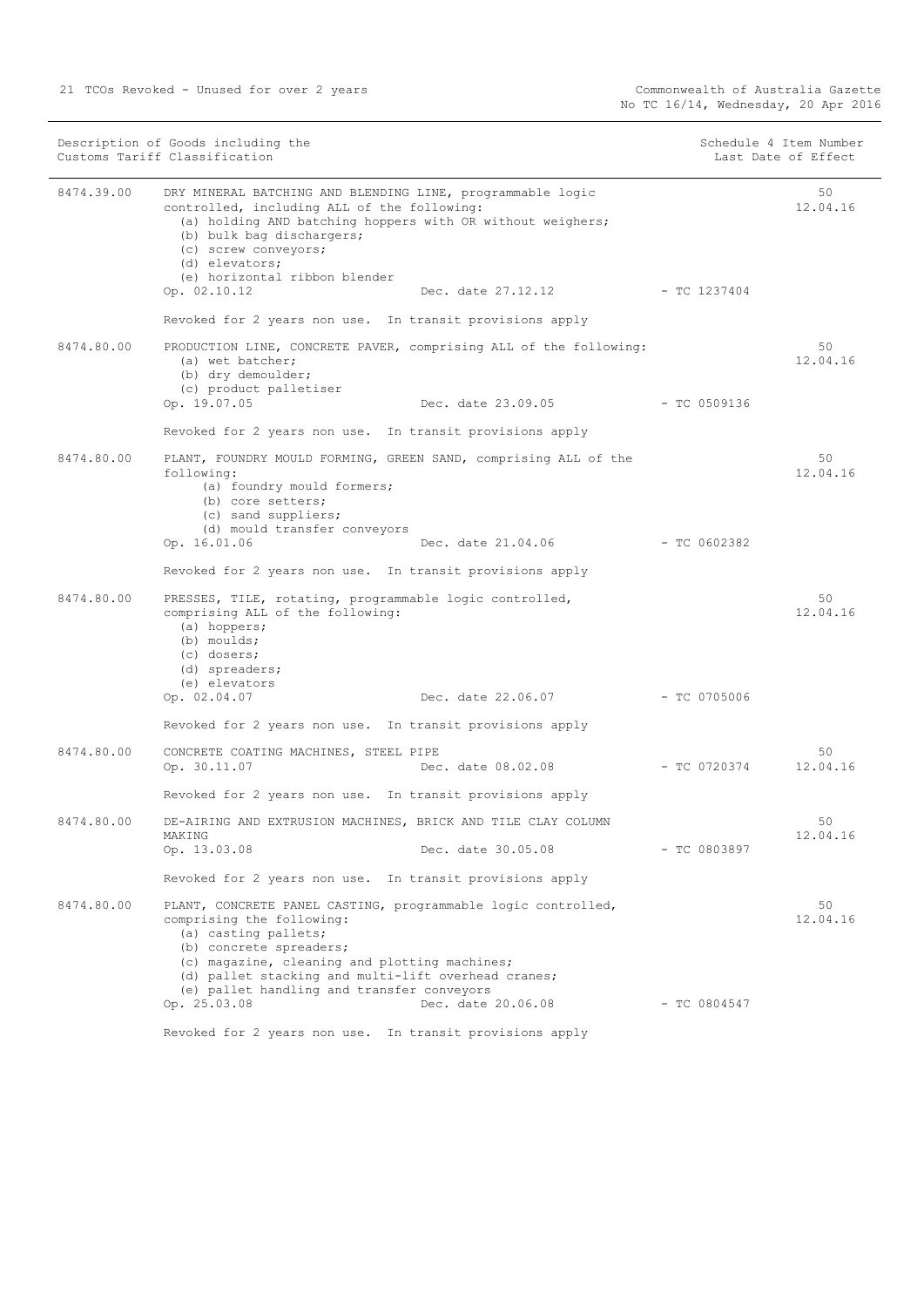| 8474.80.00<br>50<br>PRESSURE CASTING PLANT, SANITARY WARE AND/OR FIRING SETTERS,<br>having ANY of the following:<br>(a) pressure casting modules;<br>(b) moulds;<br>(c) dryer trolley;<br>(d) demoulding tool;<br>(e) photocell barriers;<br>(f) clamping device;<br>(q) solenoid control valves;<br>(h) mould opening device;<br>(i) slip heating tank;<br>(j) slip recovery system;<br>$(k)$ air compressor;<br>(1) gas heating device;<br>(m) filters;<br>(n) control system<br>Op. 11.09.09<br>Dec. date 27.11.09<br>- TC 0934178<br>Revoked for 2 years non use. In transit provisions apply<br>8474.80.00<br>50<br>PRESSES, BRIQUETTE, SHALE, vertical feed, double roll, having<br>ALL of the following:<br>(a) hoppers;<br>(b) scrapers;<br>(c) motors;<br>(d) qearbox;<br>$(e)$ couplings;<br>(f) hydraulics;<br>(g) quards<br>Op. 18.03.10<br>Dec. date 11.06.10<br>$-$ TC 1013709<br>Revoked for 2 years non use. In transit provisions apply<br>8474.80.00<br>CONCRETE PANEL MANUFACTURING PLANT, programmable logic<br>50<br>controlled, comprising ALL of the following:<br>(a) pallet circulation module;<br>(b) concrete spreader;<br>(c) pallet vibrating and compacting module;<br>(d) trowelling module;<br>(e) pallet tilting station<br>Op. 15.03.11<br>Dec. date 15.06.11<br>- TC 1108980<br>Revoked for 2 years non use. In transit provisions apply<br>8474.80.00<br>50<br>HOLLOW CORE CONCRETE SLAB PRODUCTION PLANT, programmable logic<br>controlled, including ALL of the following:<br>(a) concrete casting beds;<br>(b) wire strand tensioning machines; | Description of Goods including the<br>Customs Tariff Classification |  | Schedule 4 Item Number<br>Last Date of Effect |
|----------------------------------------------------------------------------------------------------------------------------------------------------------------------------------------------------------------------------------------------------------------------------------------------------------------------------------------------------------------------------------------------------------------------------------------------------------------------------------------------------------------------------------------------------------------------------------------------------------------------------------------------------------------------------------------------------------------------------------------------------------------------------------------------------------------------------------------------------------------------------------------------------------------------------------------------------------------------------------------------------------------------------------------------------------------------------------------------------------------------------------------------------------------------------------------------------------------------------------------------------------------------------------------------------------------------------------------------------------------------------------------------------------------------------------------------------------------------------------------------------------------------------------------------------------------------------------------|---------------------------------------------------------------------|--|-----------------------------------------------|
|                                                                                                                                                                                                                                                                                                                                                                                                                                                                                                                                                                                                                                                                                                                                                                                                                                                                                                                                                                                                                                                                                                                                                                                                                                                                                                                                                                                                                                                                                                                                                                                        |                                                                     |  | 12.04.16                                      |
|                                                                                                                                                                                                                                                                                                                                                                                                                                                                                                                                                                                                                                                                                                                                                                                                                                                                                                                                                                                                                                                                                                                                                                                                                                                                                                                                                                                                                                                                                                                                                                                        |                                                                     |  |                                               |
|                                                                                                                                                                                                                                                                                                                                                                                                                                                                                                                                                                                                                                                                                                                                                                                                                                                                                                                                                                                                                                                                                                                                                                                                                                                                                                                                                                                                                                                                                                                                                                                        |                                                                     |  |                                               |
|                                                                                                                                                                                                                                                                                                                                                                                                                                                                                                                                                                                                                                                                                                                                                                                                                                                                                                                                                                                                                                                                                                                                                                                                                                                                                                                                                                                                                                                                                                                                                                                        |                                                                     |  | 12.04.16                                      |
|                                                                                                                                                                                                                                                                                                                                                                                                                                                                                                                                                                                                                                                                                                                                                                                                                                                                                                                                                                                                                                                                                                                                                                                                                                                                                                                                                                                                                                                                                                                                                                                        |                                                                     |  |                                               |
|                                                                                                                                                                                                                                                                                                                                                                                                                                                                                                                                                                                                                                                                                                                                                                                                                                                                                                                                                                                                                                                                                                                                                                                                                                                                                                                                                                                                                                                                                                                                                                                        |                                                                     |  |                                               |
|                                                                                                                                                                                                                                                                                                                                                                                                                                                                                                                                                                                                                                                                                                                                                                                                                                                                                                                                                                                                                                                                                                                                                                                                                                                                                                                                                                                                                                                                                                                                                                                        |                                                                     |  | 12.04.16                                      |
|                                                                                                                                                                                                                                                                                                                                                                                                                                                                                                                                                                                                                                                                                                                                                                                                                                                                                                                                                                                                                                                                                                                                                                                                                                                                                                                                                                                                                                                                                                                                                                                        |                                                                     |  |                                               |
|                                                                                                                                                                                                                                                                                                                                                                                                                                                                                                                                                                                                                                                                                                                                                                                                                                                                                                                                                                                                                                                                                                                                                                                                                                                                                                                                                                                                                                                                                                                                                                                        |                                                                     |  |                                               |
| (d) extruders;<br>(e) slab moulding covers;<br>(f) power controllers;<br>(g) reinforcement steel wire strand combs;<br>(h) wire grips;<br>(i) extruder nozzles;<br>(i) concrete heater;<br>(k) rails                                                                                                                                                                                                                                                                                                                                                                                                                                                                                                                                                                                                                                                                                                                                                                                                                                                                                                                                                                                                                                                                                                                                                                                                                                                                                                                                                                                   | (c) concrete spreader;                                              |  | 12.04.16                                      |
| Op. 13.08.12<br>Dec. date 29.10.12<br>$-$ TC 1229638                                                                                                                                                                                                                                                                                                                                                                                                                                                                                                                                                                                                                                                                                                                                                                                                                                                                                                                                                                                                                                                                                                                                                                                                                                                                                                                                                                                                                                                                                                                                   |                                                                     |  |                                               |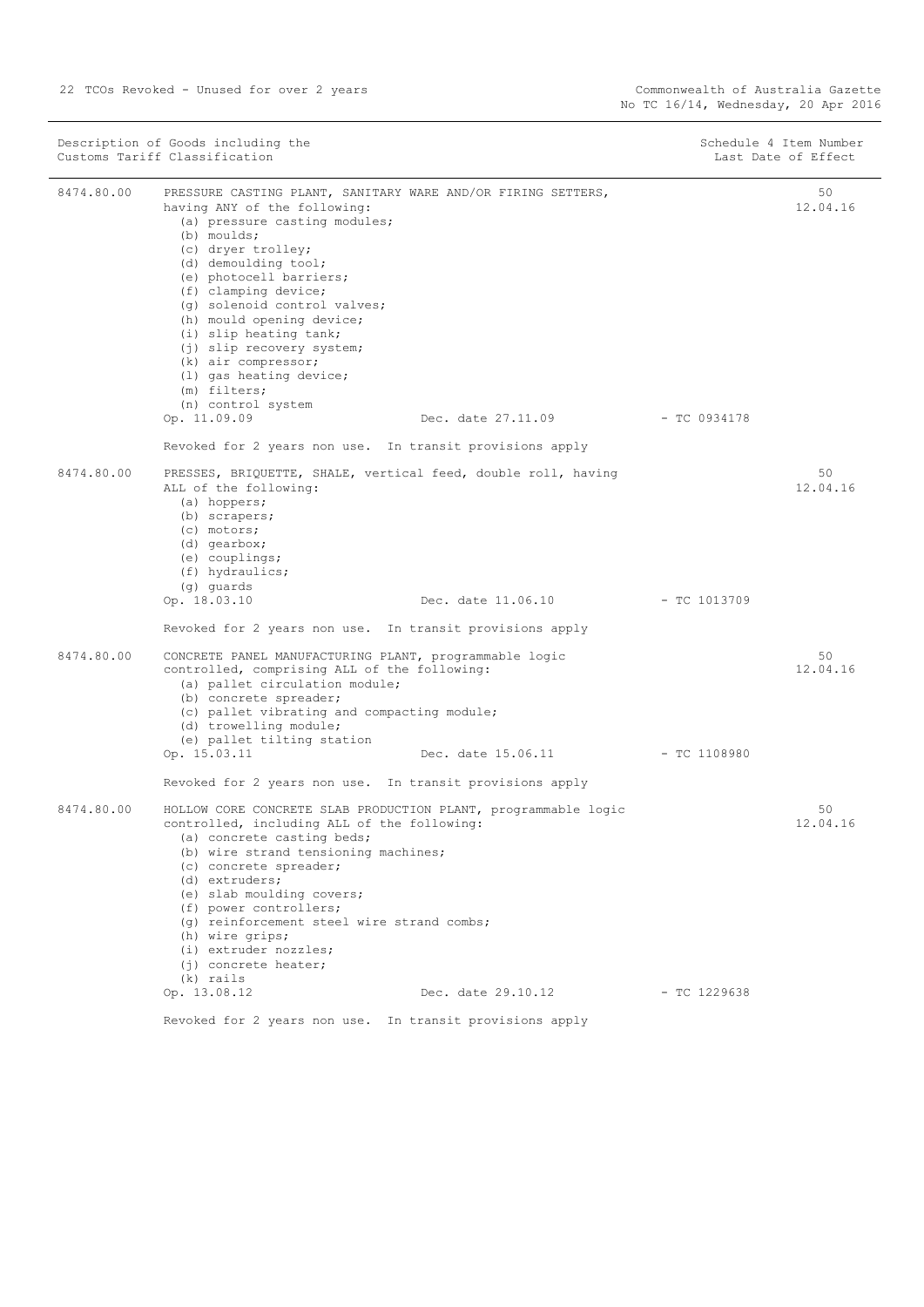|            | Customs Tariff Classification                                                                                                                                                                                                                                                                                                                                                                                                                                                                                                                                                                                                                                                                                                                                                         |                                                                   |                | Schedule 4 Item Number<br>Last Date of Effect |
|------------|---------------------------------------------------------------------------------------------------------------------------------------------------------------------------------------------------------------------------------------------------------------------------------------------------------------------------------------------------------------------------------------------------------------------------------------------------------------------------------------------------------------------------------------------------------------------------------------------------------------------------------------------------------------------------------------------------------------------------------------------------------------------------------------|-------------------------------------------------------------------|----------------|-----------------------------------------------|
| 8474.80.00 | HOLLOW CORE SLAB PRODUCTION SYSTEM, programmable logic<br>controlled, including ALL of the following:<br>$(a)$ extruders;<br>$(b)$ cables;<br>(c) compaction module;<br>(d) stressing modules including pumps;<br>(e) casting beds;<br>$(f)$ chassis;<br>(g) concrete hopper;<br>(h) power and control module;<br>(i) augers<br>Op. 14.12.12                                                                                                                                                                                                                                                                                                                                                                                                                                          | Dec. date 13.03.13 - TC 1247782                                   |                | 50<br>12.04.16                                |
|            | Revoked for 2 years non use. In transit provisions apply                                                                                                                                                                                                                                                                                                                                                                                                                                                                                                                                                                                                                                                                                                                              |                                                                   |                |                                               |
| 8474.80.00 | PRODUCTION LINE, CLAY BRICKS AND PAVERS, comprising ALL of the<br>following:<br>(a) setting and unloading robots;<br>(b) pneumatic grippers;<br>(c) integrated computer controlled transferrers, dryers and<br>firers;                                                                                                                                                                                                                                                                                                                                                                                                                                                                                                                                                                |                                                                   |                | 50<br>12.04.16                                |
|            | (d) hydraulic kiln car controllers;<br>(e) PLC production controllers;                                                                                                                                                                                                                                                                                                                                                                                                                                                                                                                                                                                                                                                                                                                |                                                                   |                |                                               |
|            | (f) PLC tool changers<br>Op. 16.06.04                                                                                                                                                                                                                                                                                                                                                                                                                                                                                                                                                                                                                                                                                                                                                 | Dec. date 03.09.04                                                | - TC 0405777   |                                               |
|            | Revoked for 2 years non use. In transit provisions apply                                                                                                                                                                                                                                                                                                                                                                                                                                                                                                                                                                                                                                                                                                                              |                                                                   |                |                                               |
| 8474.90.00 | being cutter wheel heads                                                                                                                                                                                                                                                                                                                                                                                                                                                                                                                                                                                                                                                                                                                                                              | PARTS, DRILL RIG OR PILE DRIVER, SOIL AND CONCRETE MIXING CUTTER, |                | 50<br>12.04.16                                |
|            | Op. 24.08.09                                                                                                                                                                                                                                                                                                                                                                                                                                                                                                                                                                                                                                                                                                                                                                          | Dec. date 13.11.09                                                | - TC 0931106   |                                               |
|            | Revoked for 2 years non use. In transit provisions apply                                                                                                                                                                                                                                                                                                                                                                                                                                                                                                                                                                                                                                                                                                                              |                                                                   |                |                                               |
| 8474.90.00 | PARTS, HORIZONTAL STIRRED GRINDING MILL, being EITHER of the<br>following:<br>(a) agitator shafts;<br>(b) drive shafts incorporating agitator shafts                                                                                                                                                                                                                                                                                                                                                                                                                                                                                                                                                                                                                                  |                                                                   |                | 50<br>12.04.16                                |
|            | Op. 18.09.09                                                                                                                                                                                                                                                                                                                                                                                                                                                                                                                                                                                                                                                                                                                                                                          | Dec. date 27.11.09                                                | $-$ TC 0935315 |                                               |
|            | Revoked for 2 years non use. In transit provisions apply                                                                                                                                                                                                                                                                                                                                                                                                                                                                                                                                                                                                                                                                                                                              |                                                                   |                |                                               |
| 8474.90.00 | PARTS, PRESSURE CASTING PLANT, SANITARY WARE, slip, being ANY of<br>the following:<br>(a) process control cabinet;<br>(b) electrical distribution cabinet;<br>(c) pneumatic switch cabinet;<br>(d) work piece lifters;<br>(e) work piece racks;<br>(f) work piece handlers and work piece finishers;<br>(q) finishing tables;<br>(h) conveyors;<br>$(i)$ tool racks;<br>(j) pressure vessels;<br>(k) slip manifolds;<br>(1) water tanks:<br>(m) water filters;<br>(n) electro-mechanical safety barriers;<br>(o) robot pedestals;<br>(p) gripper racks;<br>(q) date stamper;<br>(r) electrical trunking;<br>$(s)$ pumps;<br>(t) air compressors;<br>(u) hydraulic power unit;<br>(v) hydraulic rams;<br>$(w)$ valves;<br>$(x)$ mould frames;<br>(y) caster benches;<br>(z) demoulders |                                                                   |                | 50<br>12.04.16                                |
|            | Op. 06.10.04                                                                                                                                                                                                                                                                                                                                                                                                                                                                                                                                                                                                                                                                                                                                                                          | Dec. date 04.01.05                                                | $-$ TC 0410524 |                                               |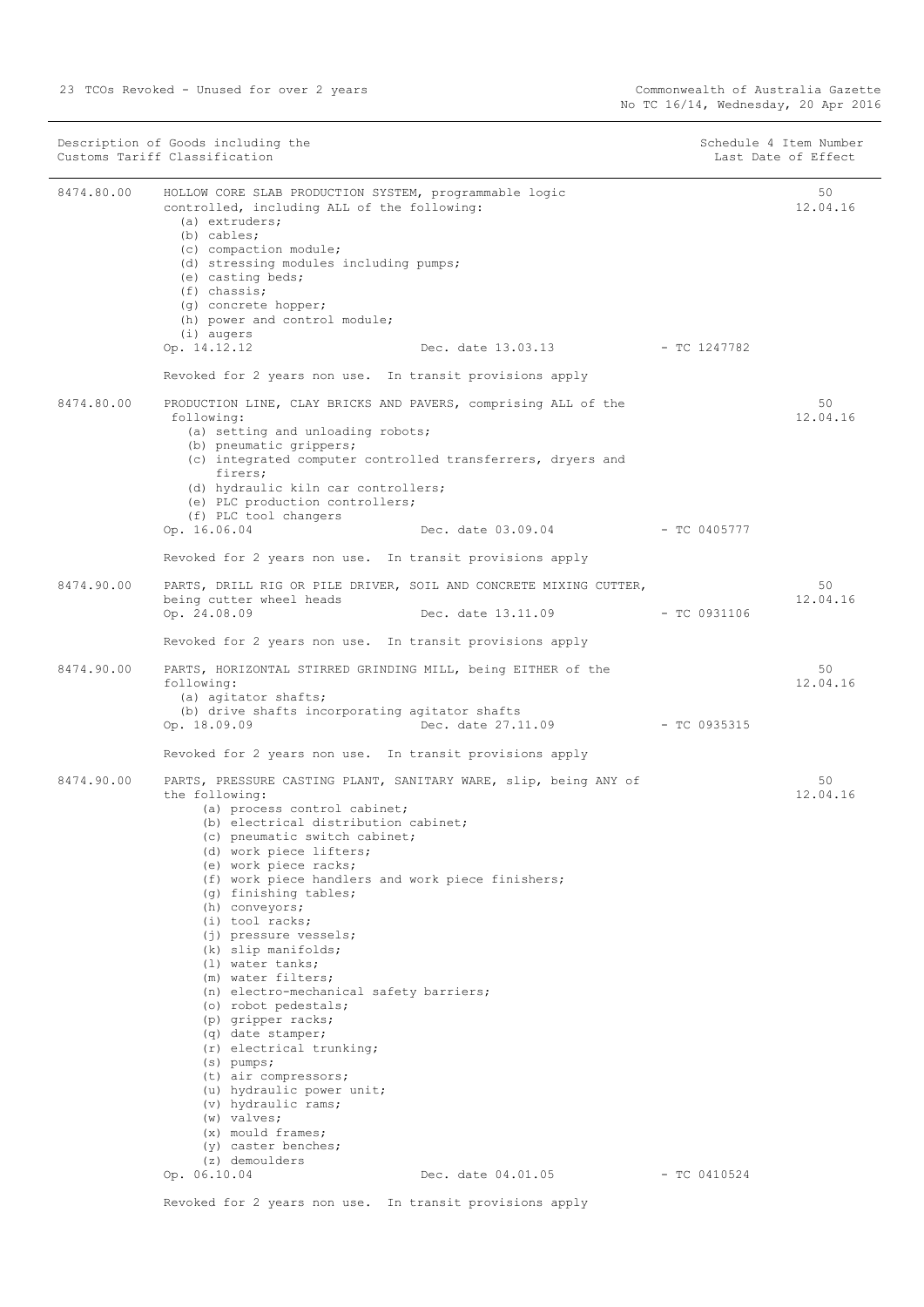|            | Description of Goods including the<br>Customs Tariff Classification                                                                                                                                                                                                                                                                                                   |                                 |                | Schedule 4 Item Number<br>Last Date of Effect |
|------------|-----------------------------------------------------------------------------------------------------------------------------------------------------------------------------------------------------------------------------------------------------------------------------------------------------------------------------------------------------------------------|---------------------------------|----------------|-----------------------------------------------|
| 8476.89.00 | VENDING MACHINES, mechanical operation, coin operated, perfume<br>dispensing<br>Op. 01.07.96                                                                                                                                                                                                                                                                          | Dec. date 25.06.96 - TC 9607148 |                | 50<br>12.04.16                                |
|            | Revoked for 2 years non use. In transit provisions apply                                                                                                                                                                                                                                                                                                              |                                 |                |                                               |
| 8477.20.00 | EXTRUDERS, WASTE PLASTIC, comprising ALL of the following:<br>(a) draw in device;<br>(b) single screw extruder with conical screw geometry;<br>(c) die face cutter:<br>(d) pneumatic suction;                                                                                                                                                                         |                                 |                | 50<br>12.04.16                                |
|            | (e) control cabinet<br>Op. 08.03.07                                                                                                                                                                                                                                                                                                                                   | Dec. date 05.07.07              | $-$ TC 0710482 |                                               |
|            | Revoked for 2 years non use. In transit provisions apply                                                                                                                                                                                                                                                                                                              |                                 |                |                                               |
| 8477.30.00 | BLOW MOULDERS, comprising ALL of the following:<br>(a) line tipper;<br>(b) preform hopper;<br>(c) unscrambler;<br>(d) infeed rail                                                                                                                                                                                                                                     |                                 |                | 50<br>12.04.16                                |
|            | Op. 29.04.03                                                                                                                                                                                                                                                                                                                                                          | Dec. date 21.07.03              | $-$ TC 0304929 |                                               |
|            | Revoked for 2 years non use. In transit provisions apply                                                                                                                                                                                                                                                                                                              |                                 |                |                                               |
| 8477.40.00 | FORMERS, TUBING VACUUM, having BOTH of the following:<br>(a) vacuum tanks;<br>(b) seal flange diameter length NOT less than 315 mm and NOT                                                                                                                                                                                                                            |                                 |                | 50<br>12.04.16                                |
|            | greater than 1 200 mm<br>Op. 03.11.06                                                                                                                                                                                                                                                                                                                                 | Dec. date 19.01.07              | - TC 0612276   |                                               |
|            | Revoked for 2 years non use. In transit provisions apply                                                                                                                                                                                                                                                                                                              |                                 |                |                                               |
| 8477.40.00 | LINES THERMOFORMER, programmable logic control, comprising ALL<br>of the following:<br>(a) film unreelers;<br>(b) roll pre-heaters;<br>(c) thermoformers;<br>(d) stackers;<br>(e) granulators;<br>(f) wrappers                                                                                                                                                        |                                 |                | 50<br>12.04.16                                |
|            | Op. 12.09.06                                                                                                                                                                                                                                                                                                                                                          | Dec. date 08.12.06              | $-$ TC 0617155 |                                               |
|            | Revoked for 2 years non use. In transit provisions apply                                                                                                                                                                                                                                                                                                              |                                 |                |                                               |
| 8477.40.00 | LINES, PRESSURE FORMING, programmable logic controlled (plc),<br>comprising ALL of the following:<br>(a) film unreelers;<br>(b) roll pre-heaters;<br>(c) thermoformers;<br>(d) granulators                                                                                                                                                                            |                                 |                | 50<br>05.04.16                                |
|            | Op. 22.01.07                                                                                                                                                                                                                                                                                                                                                          | Dec. date 13.04.07              | $-TC 0701142$  |                                               |
|            | Revoked for 2 years non use. In transit provisions apply                                                                                                                                                                                                                                                                                                              |                                 |                |                                               |
| 8477.40.00 | FORMERS, PRESSURE, programmable logic controlled, comprising ALL<br>of the following:<br>(a) film roll lifters;<br>(b) film pre-heating stations;<br>(c) forming area NOT greater than 520 mm length and NOT<br>greater than 400 mm width;<br>(d) draw depth NOT greater than 120 mm;<br>(e) cutting stations;<br>(f) stacking stations;<br>(q) residual foil winders |                                 |                | 50<br>12.04.16                                |
|            | Op. 30.05.07                                                                                                                                                                                                                                                                                                                                                          | Dec. date 17.08.07              | - TC 0708211   |                                               |
|            | Revoked for 2 years non use. In transit provisions apply                                                                                                                                                                                                                                                                                                              |                                 |                |                                               |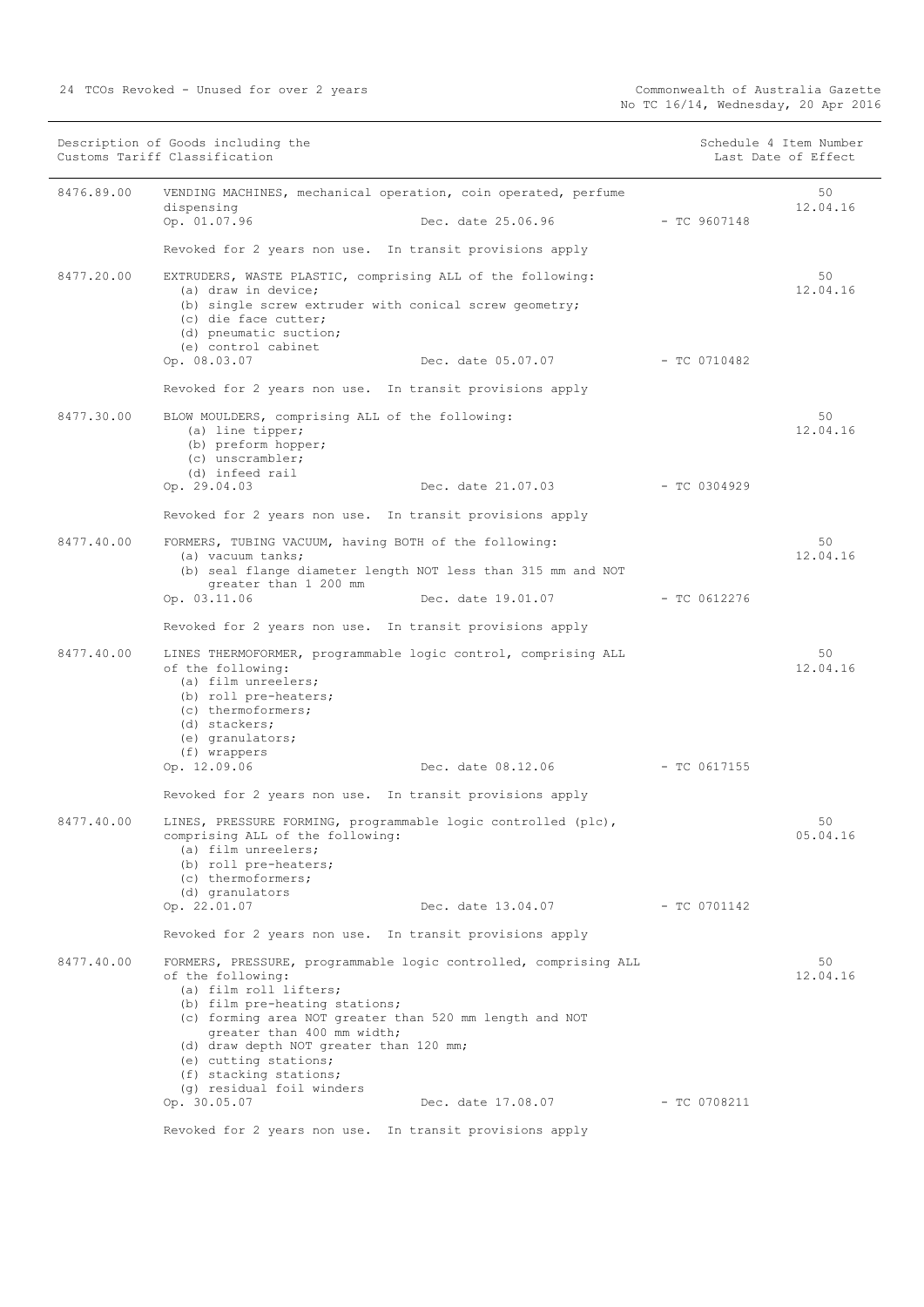|            | Description of Goods including the<br>Customs Tariff Classification                                                                                                                                                                                                                                                   |                    |                | Schedule 4 Item Number<br>Last Date of Effect |
|------------|-----------------------------------------------------------------------------------------------------------------------------------------------------------------------------------------------------------------------------------------------------------------------------------------------------------------------|--------------------|----------------|-----------------------------------------------|
| 8477.40.00 | HELICOPTER REAR BLADE PRODUCING SYSTEM, including ALL of the<br>following:<br>(a) computer controlled thermo curing mould;<br>(b) grinder AND/OR trimmer;<br>(c) heating table;<br>(d) shaper;<br>(e) spar winder                                                                                                     |                    |                | 50<br>12.04.16                                |
|            | Op. 06.04.11<br>Revoked for 2 years non use. In transit provisions apply                                                                                                                                                                                                                                              | Dec. date 04.07.11 | - TC 1111661   |                                               |
| 8477.40.00 | FORMERS, PRESSURE, plc, comprising ALL of the following:<br>(a) forming area NOT less than 760 mm x 575 mm, with a depth<br>of draw NOT greater than 120 mm;<br>(b) forming moulds whether or not including integral cutting<br>knives;<br>(c) digitally adjusted forming tables;<br>(d) stacking and counting tables |                    | 50<br>12.04.16 |                                               |
|            | Op. 23.02.05                                                                                                                                                                                                                                                                                                          | Dec. date 13.05.05 | - TC 0502565   |                                               |
|            | Revoked for 2 years non use. In transit provisions apply                                                                                                                                                                                                                                                              |                    |                |                                               |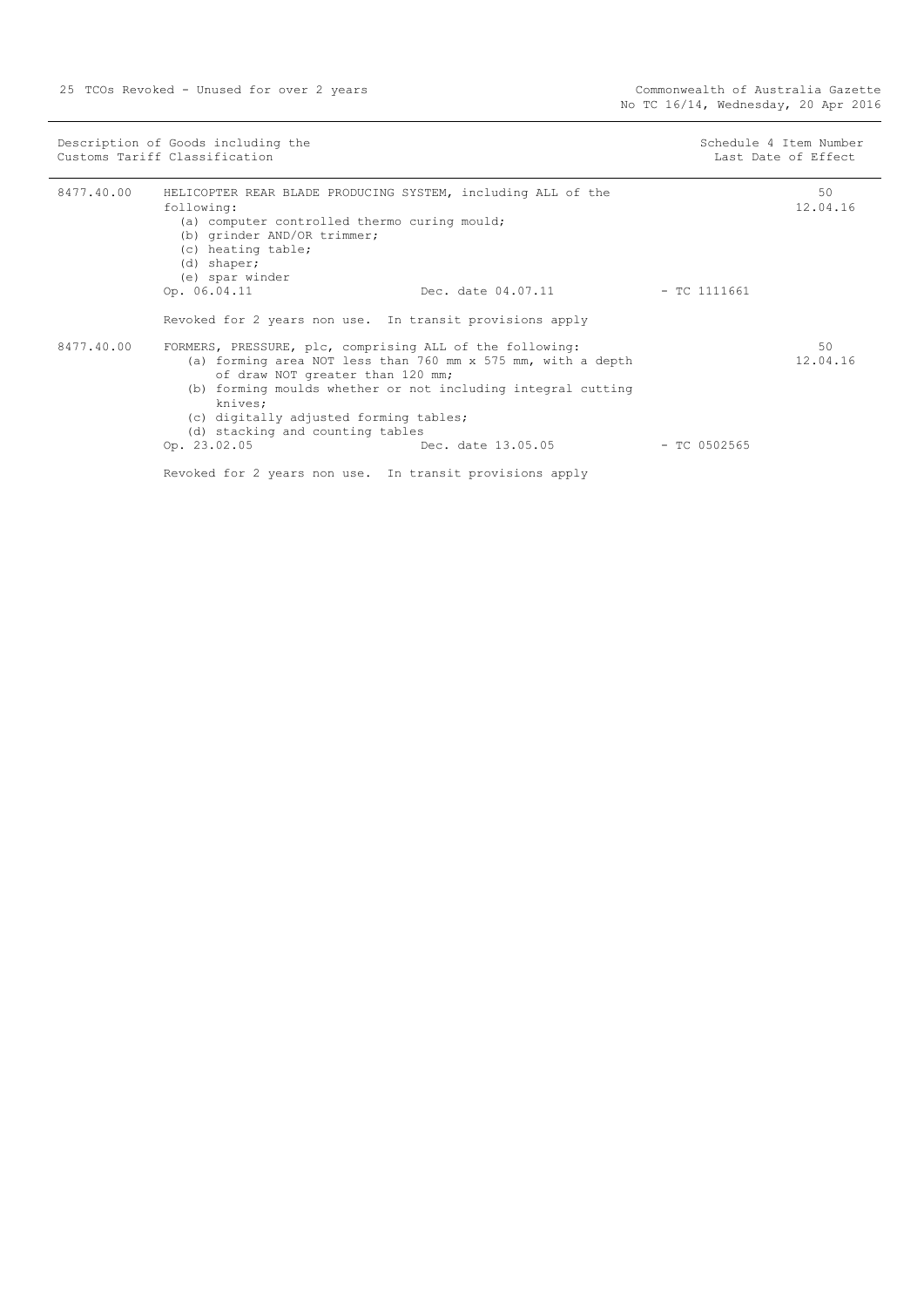#### <span id="page-25-0"></span>**NOTICE OF RESULTS OF REVIEW OF A DECISION MADE UNDER PROVISIONS OF ADMINISTRATIVE APPEALS TRIBUNAL ACT 1975**

The applications lodged with the Administrative Appeals Tribunal under section 29 of the Administrative Appeals Tribunal Act 1975 for a review of the decisions of the Comptroller-General of Customs in respect of the Tariff Concession Tariff Concession Orders for the goods described in the following TABLE have been resolved.

The operative date (Op.) and TC reference number follow the description of goods.

The decision of the Administrative Appeals Tribunal follows the description of goods.

| Description of Goods including the<br>Customs Tariff Classification |                                                                                                                                                                                                                                                                                                                                                                                           |                |  |
|---------------------------------------------------------------------|-------------------------------------------------------------------------------------------------------------------------------------------------------------------------------------------------------------------------------------------------------------------------------------------------------------------------------------------------------------------------------------------|----------------|--|
| 7308.90.00                                                          | CORRUGATED PLATES, galvanised steel, having BOTH of the<br>following:<br>(a) compliance with Australian/New Zealand standard<br>AS/NZS 2041.6:2010, Table 7.1.1(A) AND Table 7.1.1(B);<br>(b) annular corrugations with a pitch NOT less than 381 mm AND<br>a depth NOT less than 140 mm<br>Op. 08.09.14<br>AAT Decision: COMPTROLLER-GENERAL OF CUSTOMS DECISION AFFIRMED -              | $-$ TC 1432003 |  |
|                                                                     | TCO REFUSED<br>AAT Decision Date: 17 February 2016                                                                                                                                                                                                                                                                                                                                        |                |  |
|                                                                     | Applicant<br>NEWBRIDGE CIVIL PTY LTD                                                                                                                                                                                                                                                                                                                                                      |                |  |
| 7302.10.00                                                          | RAILS, DEEP HEAD HARDENED, steel, vacuum degassed,<br>having ALL of the following:<br>(a) weight per metre NOT less than 60.0 kg;<br>(b) surface rail crown hardness NOT less than<br>370 HB (Brinell Scale);<br>(c) hardness depth NOT less than 350 HB (Brinell<br>Scale) at 30.0 mm below the rail crown;<br>(d) compliance with Australian Standard AS<br>1085.1-2002<br>Op. 10.02.15 |                |  |
|                                                                     | AAT Decision: WITHDRAWN COMPTROLLER-GENERAL OF<br>CUSTOMS DECISION AFFIRMED, APPLICATION DISMISSED,<br>TCO REFUSED<br>AAT Decision Date: 6 April 2016                                                                                                                                                                                                                                     | $-$ TC 1505599 |  |
|                                                                     | Applicant AURIZON OPERATIONS LTD                                                                                                                                                                                                                                                                                                                                                          |                |  |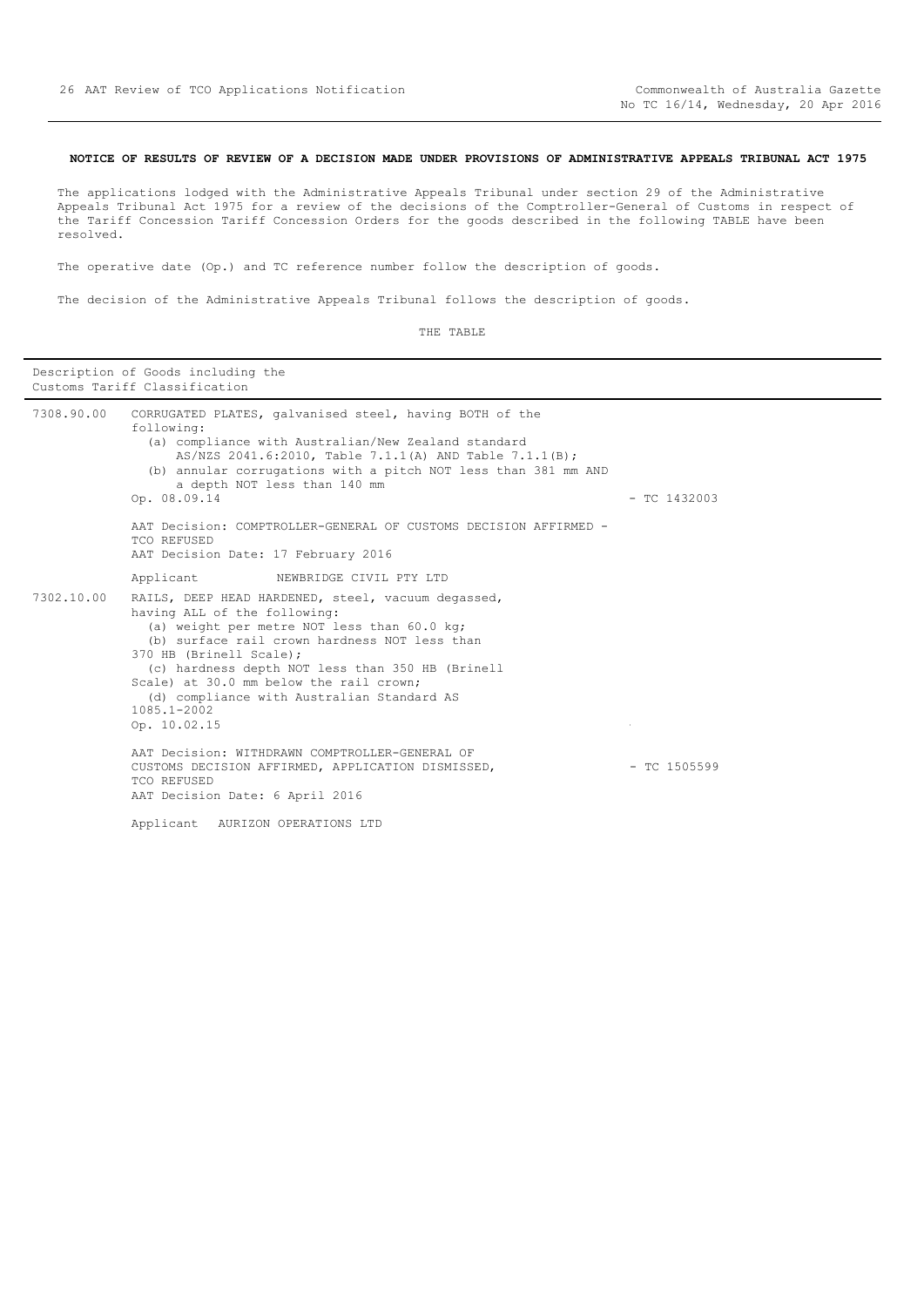#### **NOTICE OF DETERMINATIONS MADE UNDER PART XVI OF THE CUSTOMS ACT 1901**

<span id="page-26-0"></span>Under subsection 273B(2) of the Customs Act 1901, notice is hereby given of the making of determinations applying to goods of a kind specified in the table below.

In the table:

(i) the first column specifies the kind of goods to which the determination applies, any conditions specified in the determination, the commencement and cessation dates of the determination and the determination reference number;

(ii) the second column specifies the item in Schedule 4 to the Customs Tariff Act 1995 that applies to the specified goods;

(iii) 'AD' indicates the determination was made by AusIndustry;

(iv) 'DE' indicates that the determination was made by the Department of Immigration and Border Protection.

Goods ancillary to an EPBS project, including office equipment, buildings, office/personnel accommodation and goods used in activities such as land preparation, road construction and maintenance, transportation (other than pipes, pipelines, conveyors, power transmission lines, flexible flow lines, etc integral to the project and used to convey gas liquids, minerals, electricity or other materials or goods) and the provision of telecommunications and other general services are excluded. Materials, consumables and construction and servicing equipment, including all fuels, oils lubricants, adhesives, filters, protective garments, tools, ladders (other than articles auxiliary to and designed to be permanently attached to eligible goods under EPBS, such as pylons, supporting structures, staircases, ladders, railings, etc) paint, varnish and the like are ineligible under EPBS, as are spare parts used for on-going maintenance beyond the commissioning of the project.

EPBS determinations also apply to all goods listed in the determination when they are imported in multiple shipments, which may be from different locations at different times.

Where a number of EPBS determinations are issued for a particular eligible good, all associated determinations must not exceed the quantity of goods approved by the Delegate in the EPBS Project Eligible Goods List.

| Description of Goods<br>Dates of Effect                                                                                                                                                                                                                                                                                                                        | Schedule 4<br>Item Number |
|----------------------------------------------------------------------------------------------------------------------------------------------------------------------------------------------------------------------------------------------------------------------------------------------------------------------------------------------------------------|---------------------------|
| Goods, imported by GLNG Operations Pty Ltd (ABN 66132321192), for use in the                                                                                                                                                                                                                                                                                   | 44                        |
| GLNG Operations Pty Ltd (ABN 66132321192), Gladstone<br>Liquefied Natural Gas Project, as follows:                                                                                                                                                                                                                                                             |                           |
| (a) commissioning spare parts only for the following:<br>(i) filter coalescer;                                                                                                                                                                                                                                                                                 |                           |
| $(i)$ absorber;<br>(iii) amine regenerator;                                                                                                                                                                                                                                                                                                                    |                           |
| that are components of four (4) only Acid Gas Removal Modules integral to the                                                                                                                                                                                                                                                                                  |                           |
| project,<br>(b) but specifically excluding:                                                                                                                                                                                                                                                                                                                    |                           |
| (i) all utilities (for example, power generation and water treatment plant)<br>and other items not specifically conducting acid gas removal processes, and<br>(ii) infill steel, pipes and racks and other auxiliary structures such as<br>tie-in framework, support structures, gantries and walkways, which are<br>external to the acid gas removal modules. |                           |
| 01/01/2016 to 30/12/2016<br>AD 01004205                                                                                                                                                                                                                                                                                                                        |                           |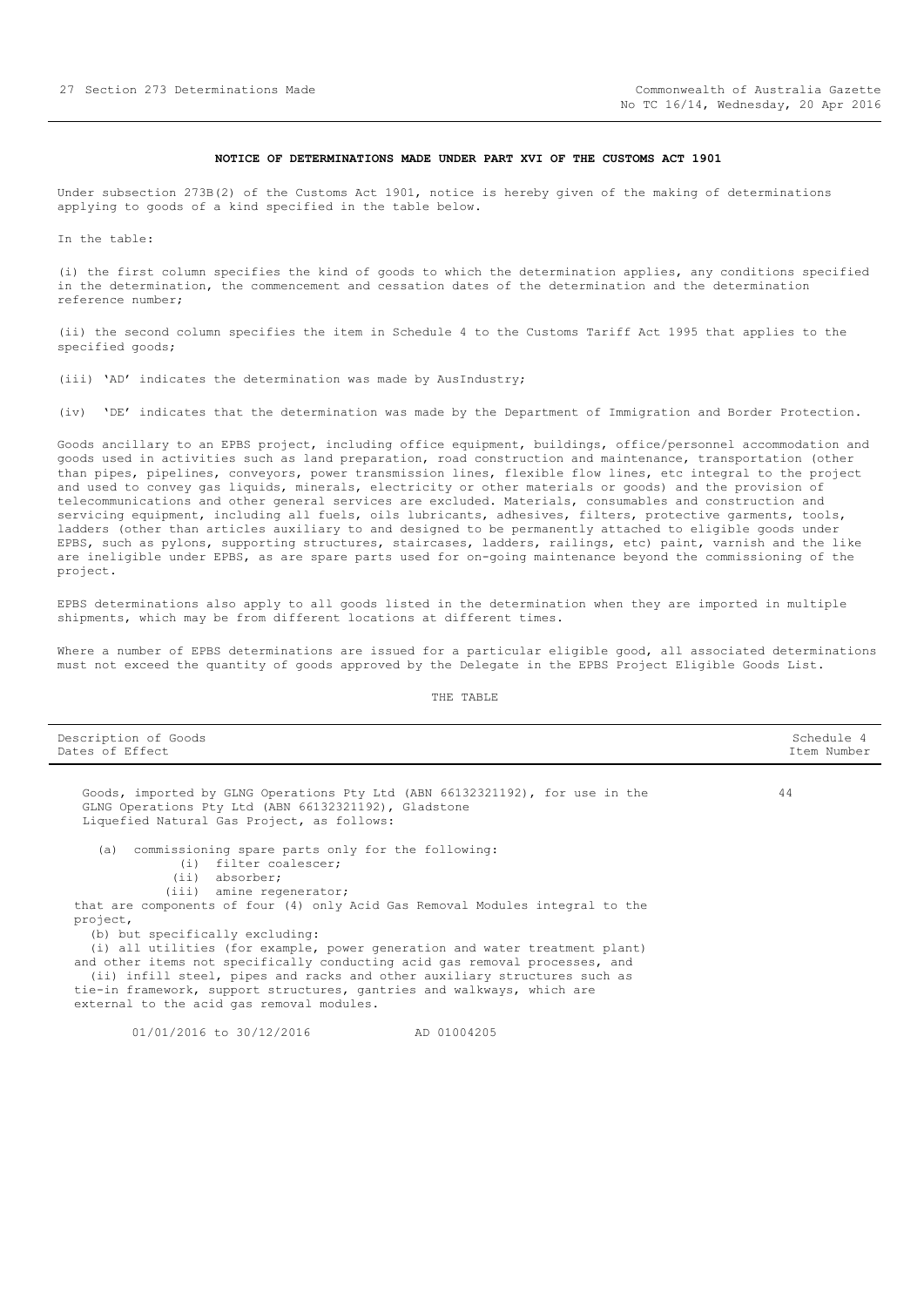Goods, imported by GLNG Operations Pty Ltd (ABN 66132321192), for use in the GLNG Operations Pty Ltd (ABN 66132321192), Gladstone Liquefied Natural Gas Project, as follows: (a) commissioning spare parts only for the following: (i) molecular sieve dehydrators; (ii) mercury removers; (iii) filter coalescer; that are components of four (4) only Dehydration and Mercury Removal Modules, Gas, integral to the project, (b) but specifically excluding: (i) all utilities (for example, power generation and water treatment plant) and other items not specifically conducting gas dehydration and mercury removal processes, and (ii) infill steel, pipes and racks and other auxiliary structures such as tie-in framework, support structures, gantries and walkways, which are external to the gas dehydration and mercury removal modules. 01/01/2016 to 30/12/2016 AD 01004206 Goods, imported by GLNG Operations Pty Ltd (ABN 66132321192), for use in the GLNG Operations Pty Ltd (ABN 66132321192), Gladstone Liquefied Natural Gas Project, as follows: (a) commissioning spare parts only for the following: (i) refrigerant compressors; (ii) process gas/refrigerant chillers; (iii) flash drums; (iv) refrigerant storage; (v) turbine inlet air chillers, that are components of two (2) only CSG Liquefaction Machinery integral to the project, (b) but specifically excluding: (i) all utilities (for example, power generation and water treatment plant) and other items not specifically conducting gas liquefaction processes, and (ii) infill steel, pipes and racks and other auxiliary structures such as tie-in framework, support structures, gantries and walkways, which are external to the gas liquefaction machinery. 01/01/2016 to 30/12/2016 AD 01004207 Goods, imported by GLNG Operations Pty Ltd (ABN 66132321192), for use in the GLNG Operations Pty Ltd (ABN 66132321192), Gladstone Liquefied Natural Gas Project, as follows: (a) commissioning spare parts only for the following: (i) two (2) only Purifiers, Raw and/or Effluent and/or Potable Water that are components water filtration and purification system integral to the project (b) but specifically excluding: (i) all utilities (for example, power generation and water treatment plant) and other items not specifically conducting gas purification and liquefaction processes, and (ii) infill steel, pipes and racks and other auxiliary structures such as tie-in framework, support structures, gantries and walkways, which are external to the raw and/or effluent and/or potable purifiers.

01/01/2016 to 30/12/2016 AD 01004208

44

44

44